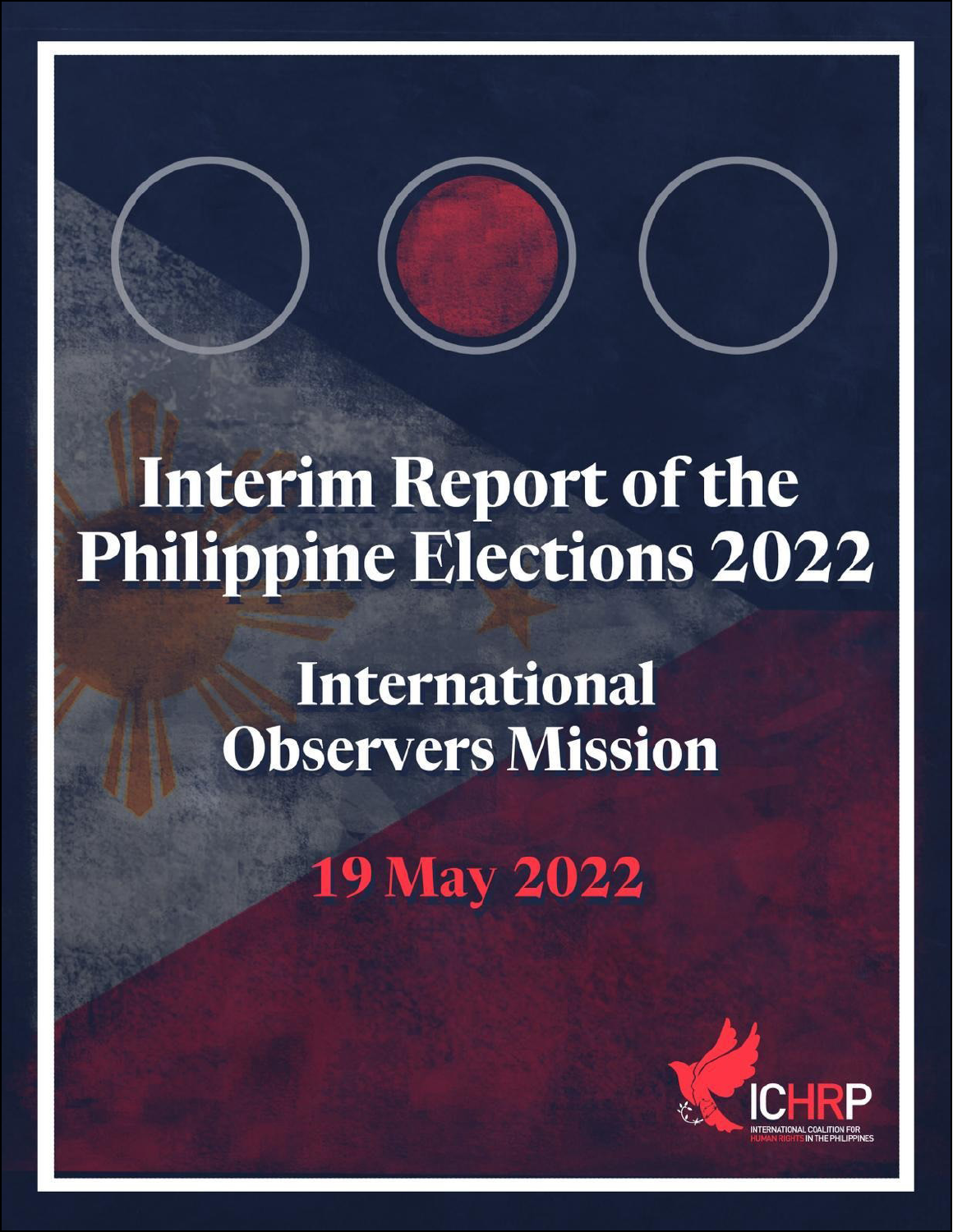### **TABLE OF CONTENTS**

| 2. Election-related human rights violations in verified media reports  17 |
|---------------------------------------------------------------------------|
|                                                                           |
|                                                                           |
|                                                                           |
|                                                                           |
|                                                                           |
|                                                                           |
|                                                                           |
|                                                                           |
|                                                                           |
|                                                                           |
|                                                                           |
|                                                                           |
|                                                                           |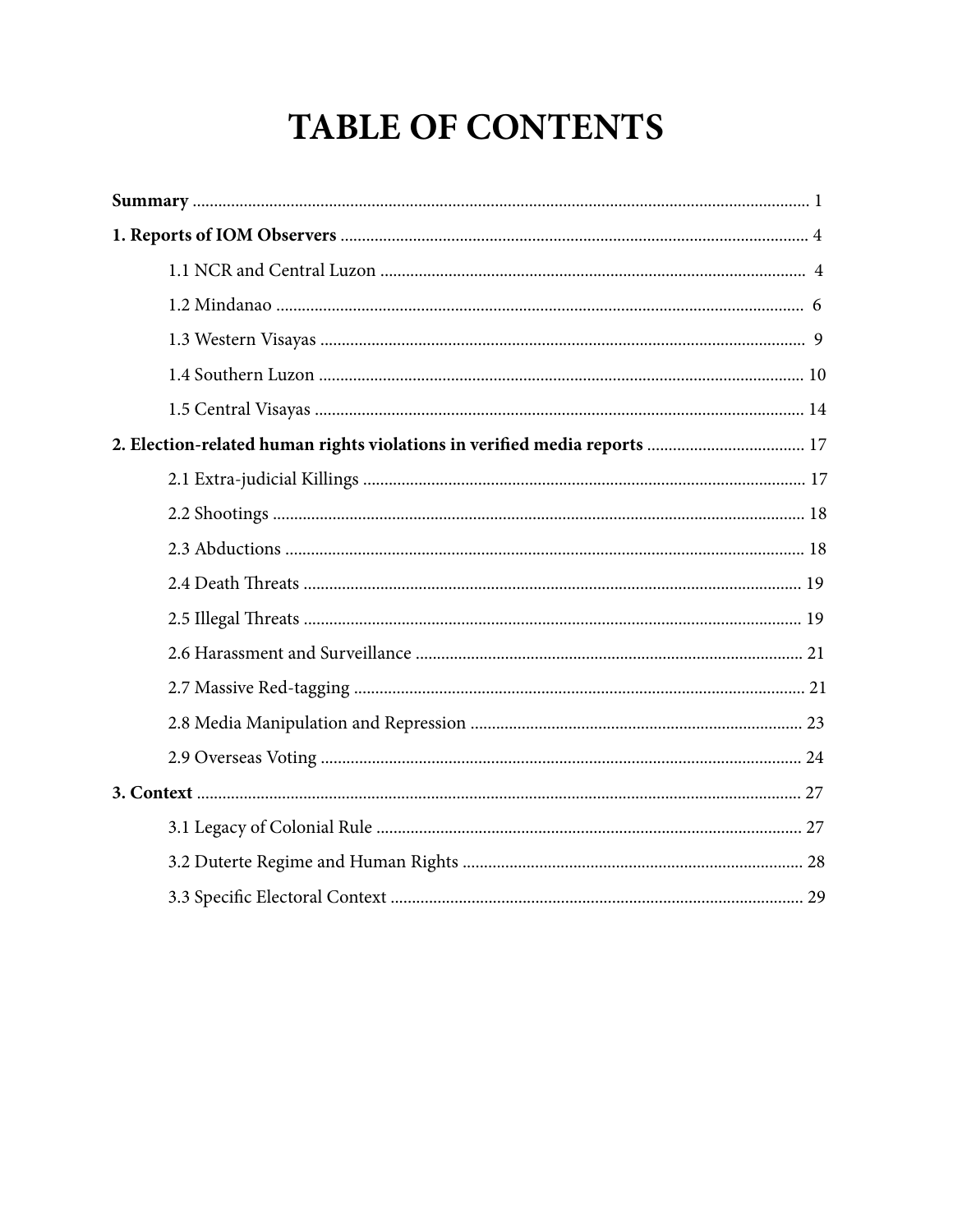### **Summary**

The International Observer Mission, sponsored by the International Coalition for Human Rights in the Philippines (ICHRP), found that the May 9, 2022 Philippine National Elections were marred by a higher level of failure of the electronic voting system than ever before, along with a higher level of blatant vote-buying, disturbing level of red-tagging and a number of incidents of deadly violence. A large number of voters did not get to cast their vote, many found their name was no longer on the voter roll, and many had to trust that election officials would later put their marked ballot paper through a Vote Counting Machine (VCM).

This election does not meet the standard of "free and fair" because of these prevailing conditions that robbed the voters of access to reliable information, access to the voting places without intimidation, and a credible vote counting system. This election cannot be declared "free and fair" until all the illegal acts that have marred the process are dealt with.

The early unofficial result giving the Marcos-Duterte team a massive victory had been met with widespread skepticism and a growing protest.

Given that the Marcos-Duterte UniTeam praised the notorious policies of the current President Duterte, the international community needs to increase its focus on the human rights situation in the Philippines because it will only worsen from here.

Part of this intensified international focus should be a continuing effort to hold the outgoing Duterte team accountable for its abysmal human rights record. This work is underway at the International Criminal Court, and in the United Nations Human Rights Council processes, and can be pursued in national jurisdictions with Magnitsky-style laws. There should be no hint of a green light for continued human rights violations under the incoming Marcos-Duterte administration.

There should be immediate widespread international support for calls to release Senator Leila de Lima from prison, since all the principal witnesses against her have now retracted their evidence.<sup>1</sup> Clearly, she has been a political prisoner for five years, only the most prominent of 700 political prisoners, 480 of them arrested under Duterte, as of December 31, 2021.<sup>2</sup>

The International Observer Mission sponsored by the International Coalition for Human Rights in the Philippines (ICHRP) has reported election-related violations of human rights since early March, noting the first political killings related to the elections took place in Sorsogon, Bicol Region, on January 15.

These violations took the form of political killings, shootings, abductions, death threats, political arrests, harassment and surveillance of candidates and supporters, very large-scale red tagging, widespread vote-buying, media manipulation and repression, fake news and harassment of journalists by the Marcos campaign.

OFWs were the first to cast their votes in this election cycle with overseas absentee voting (OAV)

<sup>1</sup> [https://newsinfo.inquirer.net/1589548/kerwin-espinosa-backtracks-drug-trade-accusations-vs-sen-lei](https://newsinfo.inquirer.net/1589548/kerwin-espinosa-backtracks-drug-trade-accusations-vs-sen-leila-de-lima)[la-de-lima](https://newsinfo.inquirer.net/1589548/kerwin-espinosa-backtracks-drug-trade-accusations-vs-sen-leila-de-lima); <https://www.rappler.com/nation/doj-star-witness-rafael-ragos-retracts-accusation-vs-de-lima/>.

<sup>2</sup> [https://www.karapatan.org/2021+karapatan+year+end+report,](https://www.karapatan.org/2021+karapatan+year+end+report) p. 42.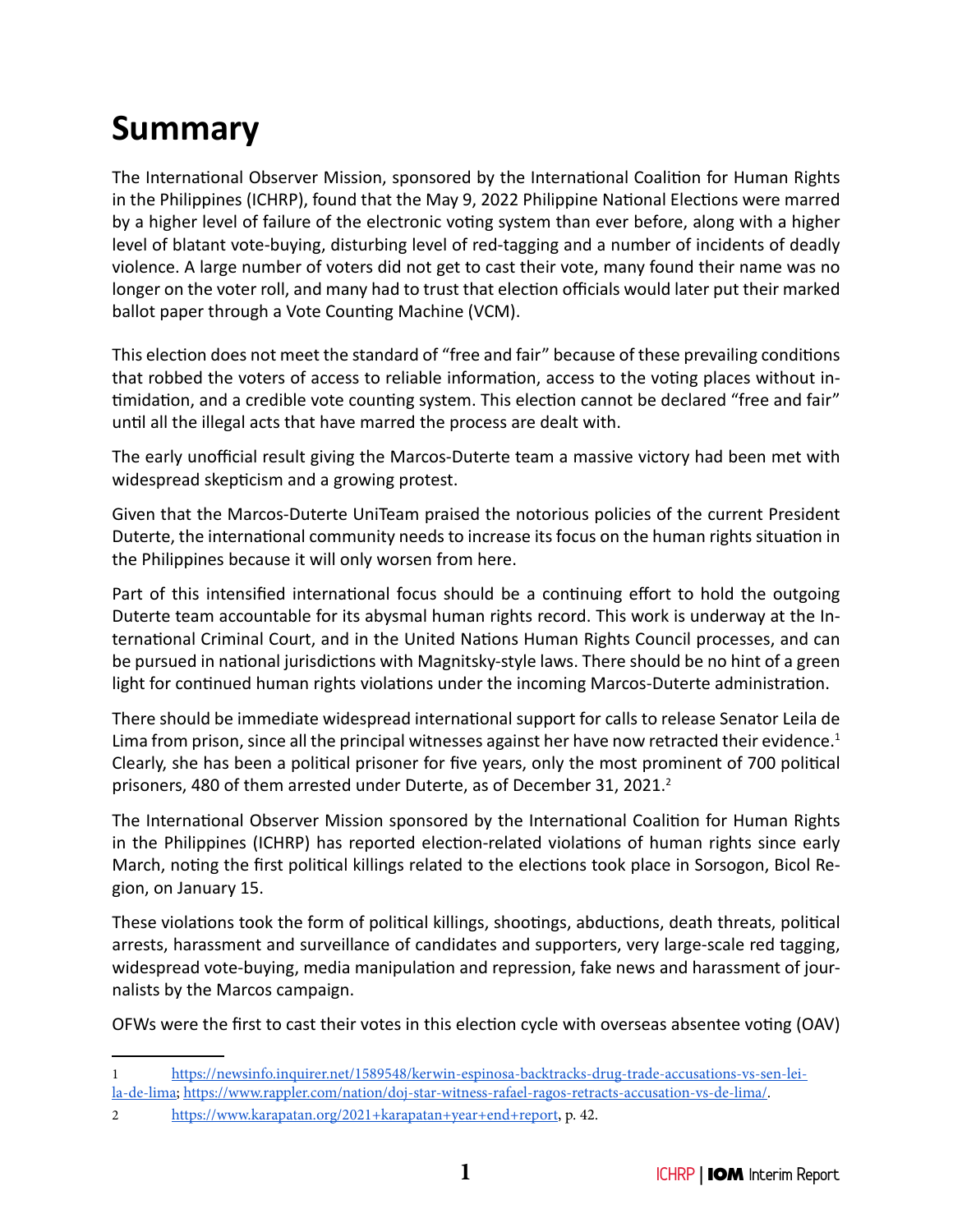beginning on April 10, 2022. But from this first day, OFWs faced voter suppression and other obstacles to voting. As a result, only about 400,000 may have voted out of a possible 1.7 million OFWs, according to Commissioner George Garcia. Despite all this, the Commission on Elections refused to extend the voting period, maintaining that all votes must be in by May 9, Philippine time $^3$ 

The IOM participants, during April and May, visited Central Luzon, National Capital Region (NCR), Southern Luzon, Central Visayas, Western Visayas, and Mindanao, holding discussions with church people, small businesses, media, farmers, fisherfolk, urban poor, indigenous people, teachers, women and youth, local officials, and national and local candidates. In the election campaign period they witnessed a pervasive sense of resignation that the election would not be fair, that no promises would be fulfilled, a widespread fear of red-tagging, being told to "surrender" as members of the New People's Army (NPA), and long experience of vote-buying from previous elections.

In this election there was widespread alarm at the recasting of the Marcos dictatorship as "golden years", with church leaders resolving to speak out directly against the Marcos campaign.

On election day, the Observers received reports about and personally witnessed the massive military presence at voting places in two different areas in Mindanao. All locations witnessed the late opening of voting places, VCMs not working, people having to wait many hours to try to vote, and people engaged with vote-buying on a large scale.

*Who we are:* The International Observer Mission Commissioners

Sharan Burrow, General Secretary, International Trade Union Confederation (ITUC)

Canon Barry Naylor, CHRP UK

Séverine de Laveleye, Ecolo/Groen Deputy, Belgium Parliament

Lee Rhiannon, Former Australian Senator

Rev. Michael Yoshii, ICHRP Global Council, USA

Chris Ferguson, Former Secretary General, World Communion of Reformed Churches

Xavier Cotillas Romero, President, Catalan Association for Peace

[ichrpglobalsecretariat@gmail.com](mailto:ichrpglobalsecretariat@gmail.com)

The Philippine Election 2022 International Observer Mission was established on the recommendation<sup>4</sup> of the INVESTIGATE PH Commissioners in their 2nd and 3rd Report of the Independent International Investigation into Human Rights Violations in the Philippines, which was in turn

<sup>3</sup> [https://www.philstar.com/headlines/2022/05/05/2178930/comelec-no-extension-mail-overseas-voting-de](https://www.philstar.com/headlines/2022/05/05/2178930/comelec-no-extension-mail-overseas-voting-despite-late-deliveries)[spite-late-deliveries](https://www.philstar.com/headlines/2022/05/05/2178930/comelec-no-extension-mail-overseas-voting-despite-late-deliveries)

<sup>4</sup> <https://www.investigate.ph/media/final-report>, Recommendation 17, p 69.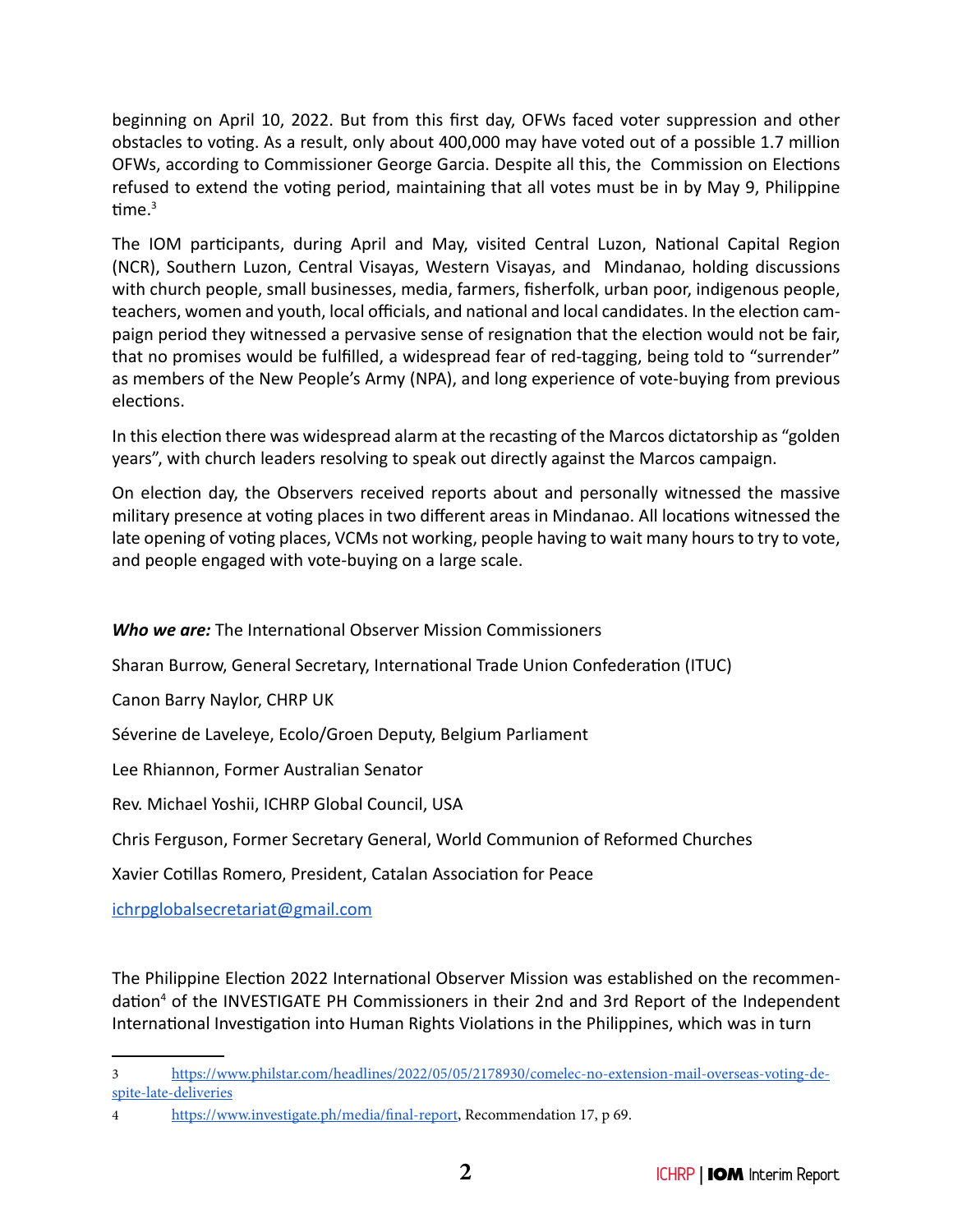established in response to the October 7, 2020, decision of the UN Human Rights Council 45th Session (Resolution No. 45/33),<sup>5</sup> which was very disappointing to civil society.

*Methodology.* This Interim Report is based on six IOM Bulletins issued since March 2022, compiled from the reports of election-related human rights violations by International Observers who volunteered for this Mission, reports from overseas Filipinos, background from our local partner Kontra Daya (Against Fraud)<sup>6</sup> and further supported by a Writers Team which monitored Philippine mainstream media and credible social media output by organizations and candidate campaigns which could be verified, over the period of the campaign and in the days after the May 9 vote. These reports cover urban poor, indigenous people, peasants, workers, women, youth, churches, teachers, local officials, local parties and candidates, community organizing, economics, political advocacy and peace negotiations.

*The names of individuals and organizations involved and the places visited are not mentioned in the report for their security.*

<sup>5</sup> [https://undocs.org/en/A/HRC/RES/45/33.](https://undocs.org/en/A/HRC/RES/45/33)

<sup>6</sup> <https://kontradaya.org/>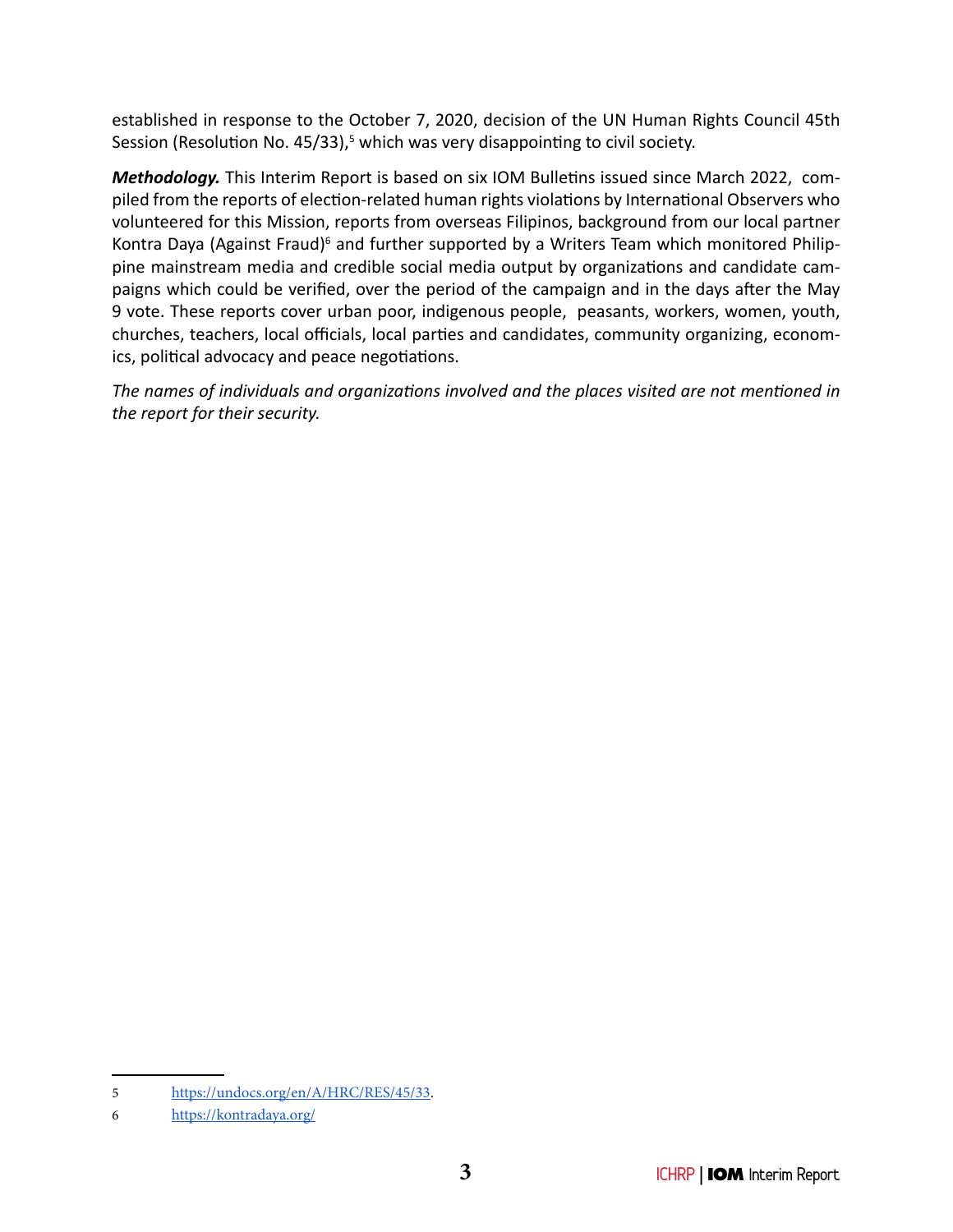### **Reports from IOM Observers**

#### **I. NCR and CENTRAL LUZON**

The Observers visited NCR and Central Luzon, particularly indigenous peoples and farmers and farm-workers' communities in early April 2022.

*Aeta Community .* The Aeta indigenous community had been displaced by the Mt Pinatubo eruption in 1991, and has not been connected to the electricity grid despite promises from politicians over the three decades. Their most pressing issue is the ongoing development of New Clark City, a national government project to build a megacity on approximately 9,000 hectares on their ancestral domain, which presidential candidate Robredo expressed support for and which she was also asked to reconsider;<sup>7</sup> and which rival Marcos Jr<sup>8</sup> said will benefit from Duterte's Build Build Build program which he vowed to continue.

While the Indigenous Peoples' Rights Act (IPRA) of 1997 provides for a process of securing indigenous communities' free, prior, and informed consent (FPIC) before their land can be used for development, the Aetas reported sudden development with no consultation. The changes to the land were stark - for example, a newly paved, multi-lane highway complete with wide sidewalks, solar-powered street lights, stands where only a few years ago, there were forests.

Community members were also very skeptical of promised jobs from New Clark City. They pointed out that other government-sponsored developments proved harmful in the long-term to the sustainable development of their culture, such as a landfill for overseas waste which promised jobs to community members but resulted in the poisoning of the Aetas' ancestral land.

There are some cases of unofficial private land sales to developers. One community member spent some of the cash he received from such a deal to purchase new carabaos for his farming, yet he said he accepted the deal despite its unfairness, and more from resignation to the inevitability of development aggression. The massive swathe of ancestral land paved over for the multilane highway was seized without any compensation or consent from the Aetas.

Worse, community members pointed to intimidation and deception from the government, and its Bases Conversion and Development Agency (BCDA), citing an instance in 2018 where the 3rd Mechanized Infantry Division of the Philippine Army displaced peasants from a nearby Sitio to clear their land for New Clark City.

A local community leader and barangay captain, commenting on New Clark City, said he would fight for the lands of the Aetas, saying the community's back is against the wall as many of the remaining undeveloped landholdings are residential. He described broad agreement among Aeta communities, of which there are several linguistic groupings, that the ancestral land belongs to

<sup>7</sup> [https://ph.news.yahoo.com/robredo-asked-to-reconsider-support-of-new-clark-city-as-project-displaces](https://ph.news.yahoo.com/robredo-asked-to-reconsider-support-of-new-clark-city-as-project-displaces-aetas-064751825.html?guccounter=1&guce_referrer=aHR0cHM6Ly9zZWFyY2guYnJhdmUuY29tLw&guce_referrer_sig=AQAAAA55UPQJejsU0Ly4zC7ayJp0aoWiF29eyoP3MSsUODeHajhfFWIGpYEVmMYjaNS5NcMLbEqeSjG8JB-HZJNrk4zBm46ccaRFLCwAbEwSpE87920zSP-q52zC0JA2RJJP8pzr5qKkDGnOmEOl66V6o8yBSp_KQST_8yGzr1MYZ5E1)[aetas-064751825.html?guccounter=1&guce\\_referrer=aHR0cHM6Ly9zZWFyY2guYnJhdmUuY29tLw&guce\\_refer](https://ph.news.yahoo.com/robredo-asked-to-reconsider-support-of-new-clark-city-as-project-displaces-aetas-064751825.html?guccounter=1&guce_referrer=aHR0cHM6Ly9zZWFyY2guYnJhdmUuY29tLw&guce_referrer_sig=AQAAAA55UPQJejsU0Ly4zC7ayJp0aoWiF29eyoP3MSsUODeHajhfFWIGpYEVmMYjaNS5NcMLbEqeSjG8JB-HZJNrk4zBm46ccaRFLCwAbEwSpE87920zSP-q52zC0JA2RJJP8pzr5qKkDGnOmEOl66V6o8yBSp_KQST_8yGzr1MYZ5E1)[rer\\_sig=AQAAAA55UPQJejsU0Ly4zC7ayJp0aoWiF29eyoP3MSsUODeHajhfFWIGpYEVmMYjaNS5NcMLbEqeSjG-](https://ph.news.yahoo.com/robredo-asked-to-reconsider-support-of-new-clark-city-as-project-displaces-aetas-064751825.html?guccounter=1&guce_referrer=aHR0cHM6Ly9zZWFyY2guYnJhdmUuY29tLw&guce_referrer_sig=AQAAAA55UPQJejsU0Ly4zC7ayJp0aoWiF29eyoP3MSsUODeHajhfFWIGpYEVmMYjaNS5NcMLbEqeSjG8JB-HZJNrk4zBm46ccaRFLCwAbEwSpE87920zSP-q52zC0JA2RJJP8pzr5qKkDGnOmEOl66V6o8yBSp_KQST_8yGzr1MYZ5E1)[8JB-HZJNrk4zBm46ccaRFLCwAbEwSpE87920zSP-q52zC0JA2RJJP8pzr5qKkDGnOmEOl66V6o8yBSp\\_KQST\\_8yG](https://ph.news.yahoo.com/robredo-asked-to-reconsider-support-of-new-clark-city-as-project-displaces-aetas-064751825.html?guccounter=1&guce_referrer=aHR0cHM6Ly9zZWFyY2guYnJhdmUuY29tLw&guce_referrer_sig=AQAAAA55UPQJejsU0Ly4zC7ayJp0aoWiF29eyoP3MSsUODeHajhfFWIGpYEVmMYjaNS5NcMLbEqeSjG8JB-HZJNrk4zBm46ccaRFLCwAbEwSpE87920zSP-q52zC0JA2RJJP8pzr5qKkDGnOmEOl66V6o8yBSp_KQST_8yGzr1MYZ5E1)[zr1MYZ5E1](https://ph.news.yahoo.com/robredo-asked-to-reconsider-support-of-new-clark-city-as-project-displaces-aetas-064751825.html?guccounter=1&guce_referrer=aHR0cHM6Ly9zZWFyY2guYnJhdmUuY29tLw&guce_referrer_sig=AQAAAA55UPQJejsU0Ly4zC7ayJp0aoWiF29eyoP3MSsUODeHajhfFWIGpYEVmMYjaNS5NcMLbEqeSjG8JB-HZJNrk4zBm46ccaRFLCwAbEwSpE87920zSP-q52zC0JA2RJJP8pzr5qKkDGnOmEOl66V6o8yBSp_KQST_8yGzr1MYZ5E1).

<sup>8</sup> <https://www.manilatimes.net/2022/03/20/news/regions/marcos-to-pursue-tourism-in-zambales/1836930>.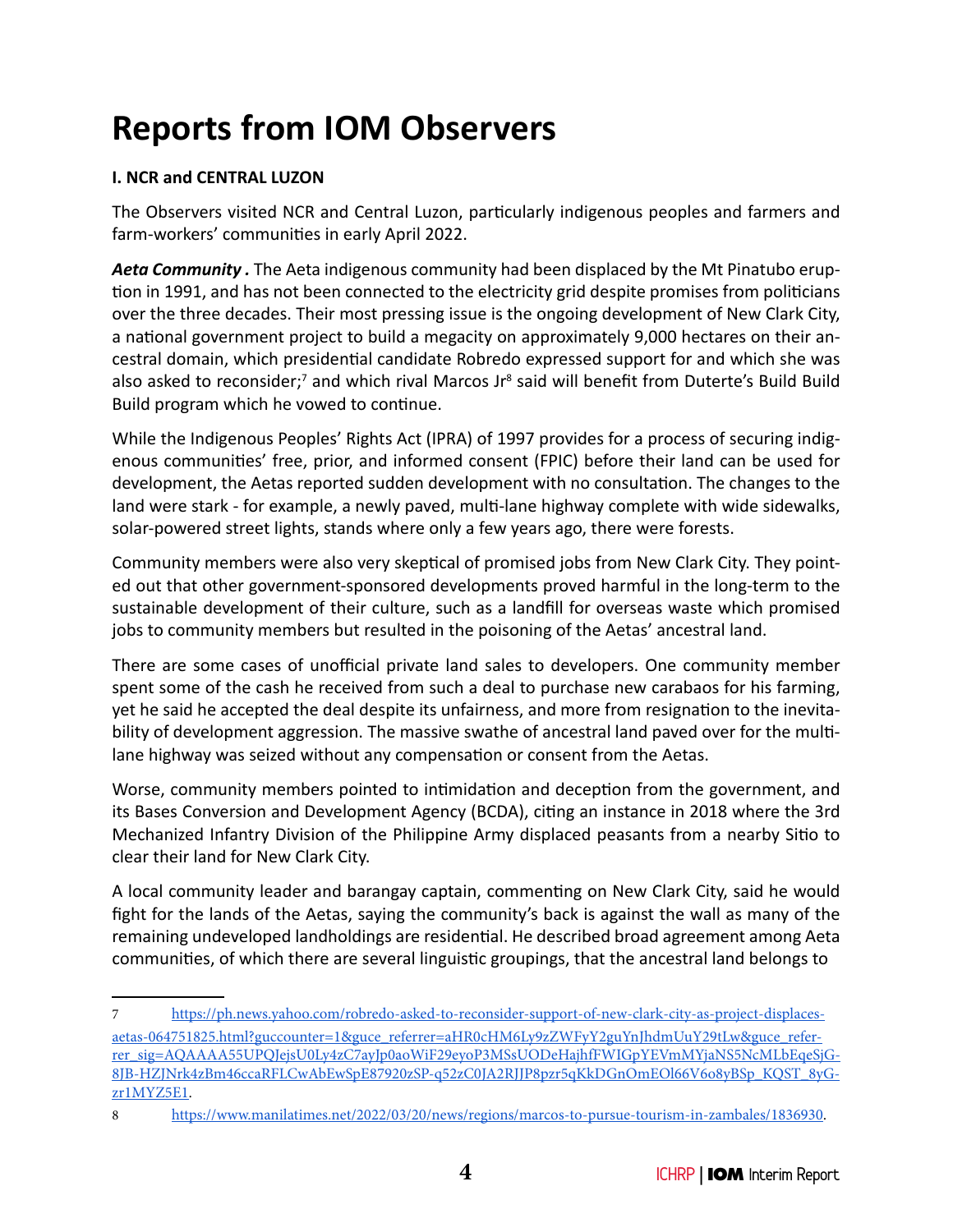the community and is worth fighting for. Nevertheless, he and other community members also expressed disillusionment and resignation - a common sentiment is who to complain to about the "development", when it's the national government itself doing it?

Rather than have New Clark City, the community members would rather cultivate their lands as they are currently doing, growing plants and tending the area to ultimately pass on to their children.

Older community members said that, in their entire lives, they had never witnessed a clean election. With regards to specific candidates, many community members expressed disillusionment and neutrality because of long experiences of candidates breaking electoral promises once in office. Vote-buying and coercion occurred. A somewhat common practice among community members was the acceptance of money in vote-buying schemes without the intent to actually vote for the candidate whose campaign provided the cash. One community member cited both her sense of principle and her conviction that, once in the ballot box, her vote would be confidential.

Then again, regardless of the electoral process, both leading presidential candidates Robredo and Marcos Jr. support the New Clark City - an indication that neither truly knows and shares the Aeta communities' realities on the ground, which means that whoever wins, the Aeta community will bear the brunt of the New Clark City.

*Farmer and farm worker communities.* The two farm worker communities visited are staging occupations of agricultural land that they contend is rightfully theirs, in direct opposition to powerful landowner political families in the province.

In one barangay, community members who had long worked a 200-hectare plot learned in 2016 that the landlord had concealed, for several decades, a Certificate of Land Ownership Awards (CLOA) title listing 236 beneficiaries as rightful owners of the land. Community members filed complaints to the Department of Agrarian Reform (DAR) in order to assert their ownership over the land. The DAR issued a final order for the land to be distributed to the farmers in 2019. As of April 2022, the land had yet to be returned to community members. So the community organized a picket and occupied the land they rightfully owned at the beginning of February 2022. They had planted eggplant, string beans, and mongo beans on around two hectares to sustain their struggle. A mayor donated a water pump to the community to express his support.

The landlord's clan have elected officials at the barangay, municipal and Congressional levels. They even have family members appointed to positions in the DAR. Community members cited examples of this landlord employing their political strength to delay the processing of their claims by the DAR. They also organized sustained harassment, intimidation and surveillance at the peasants. They burned structures at the picket and ran over the community's crops with tractors. So the community sees Philippine electoral politics as the realm of a coercion-wielding, dynastic landholding elite.

There was a common sentiment of dismay and anger that Bongbong Marcos would win because of his money and connections. Older community members who had lived through Martial Law recounted killings in nearby fields and intimidation by roving vigilantes and police. They said it was routine for civilian defense forces and other militia-type groups to coerce voters during election season. Community members staunchly supported several candidates who they saw as pushing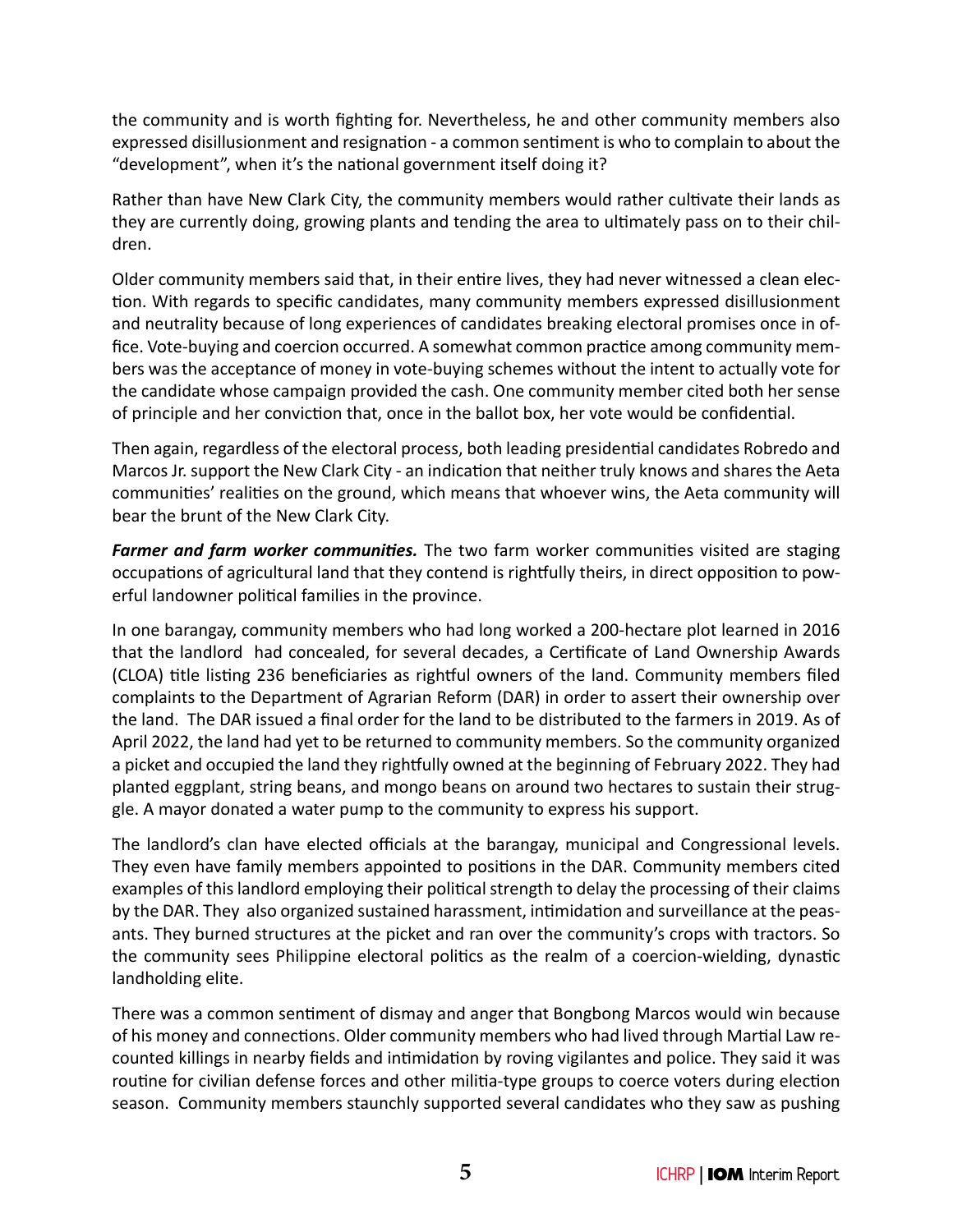genuinely pro-farmer programs, such as presidential candidate Leni Robredo, Senate candidates Neri Colmenares and Bong Labog and the sitting mayor of their town.

In another barangay, Comprehensive Agrarian Reform Program (CARP) beneficiaries are occupying farmland in opposition to the sale of their 130 hectares of land to the SM Development Corporation (SMDC) by the Cojuangco family.They faced bribery and intimidation from both the Cojuangcos and SMDC to end their occupation. SMDC stationed 56 guards in an outpost near the area.

*Youth representatives.* A group of four youth activists organizing for the Leni Robredo campaign expressed fear of being red-tagged and labeled as communists. All four agreed that the spread of fake news through online platforms such as Facebook, Instagram, YouTube, and TikTok are a major threat to the integrity of Philippine democracy and the electoral process and made their own efforts more difficult. They cited in particular the proliferation of false reports and information about Bongbong Marcos and his family, characterizing the Martial Law period as a golden age, and false accounts of the provenance of the Marcos' wealth.

*Elected officials.* The two politicians interviewed expressed their conviction that corruption was widespread and systematic. Both shared accounts of vote-buying by their political opponents, emphasizing that it is a common practice. For instance, a candidate was alleged to be spending multiple million pesos per day on vote buying. They said taking legal action against this was useless.

A mayor , who supports President Duterte's "Build Build Build" program, denounced the political repression against legitimate political activity undertaken by the National Task Force to End Local Communist Armed Conflict (NTF-ELCAC). An elected official from the NCR decried the outsized influence of social media algorithms on electoral sentiment, claiming that "whoever rules the online world rules the national political sphere." This official also charged that members of the "Chinese mafia" were violating Philippine sovereignty through bankrolling specific candidates.

#### **II. MINDANAO**

IOM participants were able to visit two areas in Mindanao before, during and after election day.

Election day in both cities was rife with militarization and voter disenfranchisement. Polls were difficult to access for various causes (heat, long lines, delayed openings, malfunctioning of VCMs) and VCM operators were not adequately prepared - trained teachers were replaced with inadequately trained personnel.<sup>9</sup> The presence of the military and police at polls was intimidating.

There is a pervasive narrative that elections in these areas, particularly among local candidates, are conflict-ridden and violent. Casual observers often blame the violence on clan rivalries and the history of armed insurrection in the region. However, in one of these areas, pre-election violence has been blamed on a rivalry between mayoral candidates.

<sup>9</sup> *In Cotabato City, police to serve as election officers*, Bulatlat (May 8, 2022), [https://www.bulatlat.](https://www.bulatlat.com/2022/05/08/in-cotabato-city-police-to-serve-as-election-officers/) [com/2022/05/08/in-cotabato-city-police-to-serve-as-election-officers/](https://www.bulatlat.com/2022/05/08/in-cotabato-city-police-to-serve-as-election-officers/)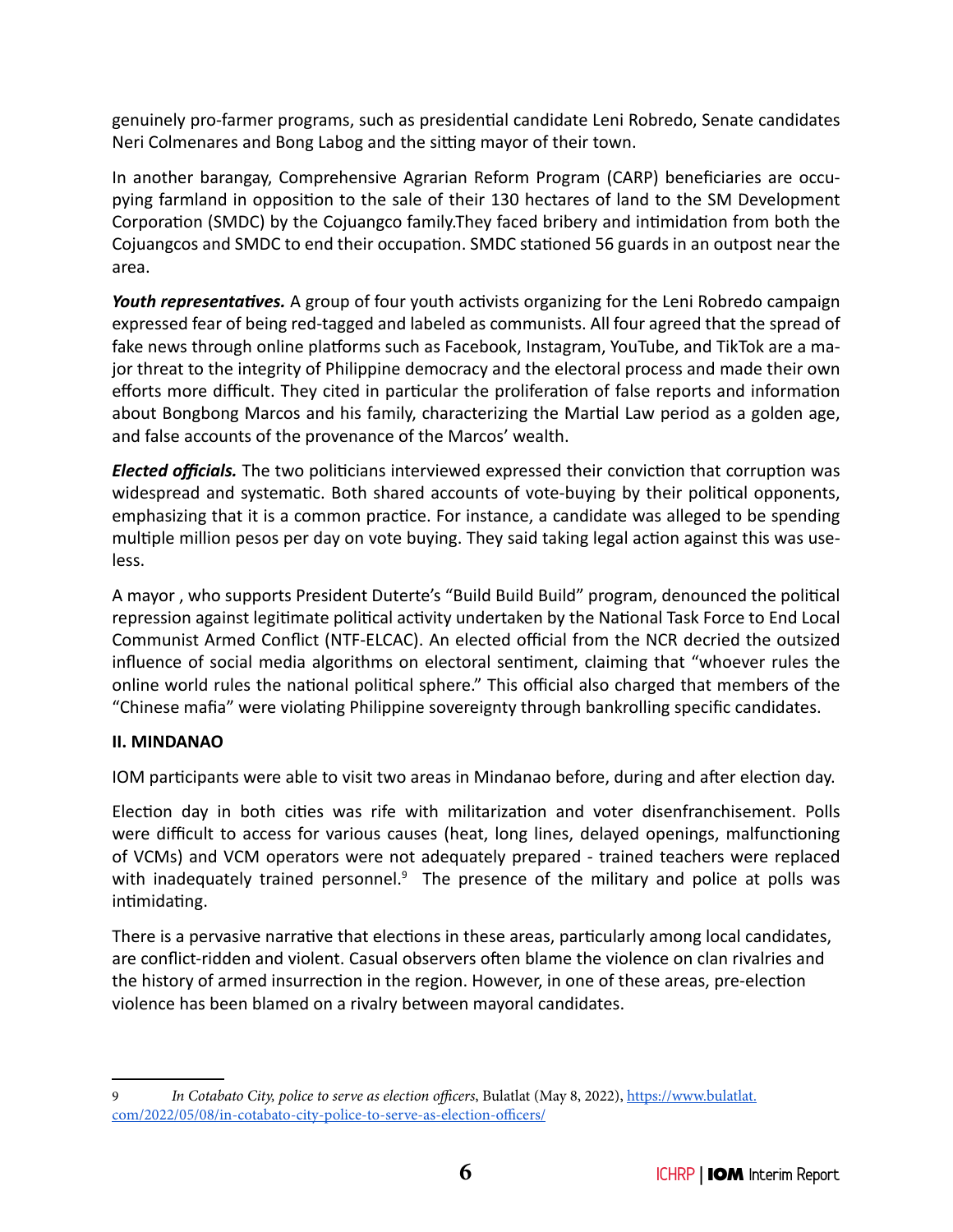In a nearby province, the Governor pledged to deliver the province's votes to Bongbong Marcos. Local politicians can secure national-level government appointments for themselves and their

relatives by making such promises to marshal local votes for national candidates. Further, traditional politicians rely on national politicians believing that local votes can be captured by securing the interests of local candidates. Such endorsements and promises by regional politicians reveal the extent to which national questions remain intimately linked to local affairs. These cases show that the local election violence often serves as a smokescreen and that preserving local conditions of violence benefits traditional politicians at the national level, and limits people's participation.

*Last-minute staffing changes.* The COMELEC made last-minute staffing changes to local electoral boards. These boards, usually staffed by teachers, are tasked with operating VCMs on election day. Once assigned, local teachers receive specialized advance training to complete this task. Less than a week before the election, COMELEC told teachers in one of the visited areas in Mindanao that their roles would be shifted, sparking protests that replacement VCM operators would be insufficiently trained.10 The COMELEC also failed to make teachers aware they would need to request an absentee ballot in a timely manner if they were posted far from their hometown.

The Philippine News Agency reported that four thousand Armed Forces of the Philippines (AFP) soldiers would be deployed throughout Northern Mindanao, including CARAGA.<sup>11</sup> AFP checkpoints, often labeled "COMELEC checkpoints," occur regularly along roads in the regions visited by the IOM. As well, there are curfews, some starting as early as 4PM and ending as late as 9AM. However, local communities are more concerned with having easy access to voting and eliminating voter fraud – military deployments to these areas did not address these concerns.

#### *Election Day Issues*

First Area. On election day, military and police presence was heavily visible in one of the visited areas. It was the site of a five-month bombing and artillery campaign by the AFP. This heavy military presence did not succeed in the stated aim of ensuring a safe voting process. At the polling places voters experienced long lines and significant crowding. In just 30 minutes at one precinct in the area, at least three voters collapsed outside polls. However, no medical professionals were present to provide assistance. The only government representatives available were heavily armed police, unable or unwilling to intervene.

At some sites, polling precincts lacked basic signage indicating the locations of entrances and exits, showing voter registration and precinct assignments, and demarcating accommodations for People With Disabilities and senior citizens. Confused by the lack of clear direction, voters were left to crowd aimlessly around poll sites and face long waits. Although IOM participants were unable to enter voter-only areas, reports from around the country indicated widespread VCM failures. These technological failures may have contributed to the crowding at poll sites in the region. Voting rights organizations around the globe recognize long wait times as a form of voter suppression.

<sup>10</sup> *Mga guro na nakatakdang magsilbi sa halalan sa Cotabato City sumugod sa COMELEC Cotabato*, ABS-CBN News, YouTube (May 5, 2022), [https://www.youtube.com/watch?v=MN7mR7bdt7w&msclkid=81c8c26ecea911e](https://www.youtube.com/watch?v=MN7mR7bdt7w&msclkid=81c8c26ecea911eca86386a60d6b5754)[ca86386a60d6b5754](https://www.youtube.com/watch?v=MN7mR7bdt7w&msclkid=81c8c26ecea911eca86386a60d6b5754).

<sup>11</sup> *4K Army troops enlisted for May 9 polls in NorMin, Caraga*, Philippine News Agency (May 6, 2022), [https://www.pna.gov.ph/articles/1173793?msclkid=cc31e558cea811ec9167de74b506839d.](https://www.pna.gov.ph/articles/1173793?msclkid=cc31e558cea811ec9167de74b506839d)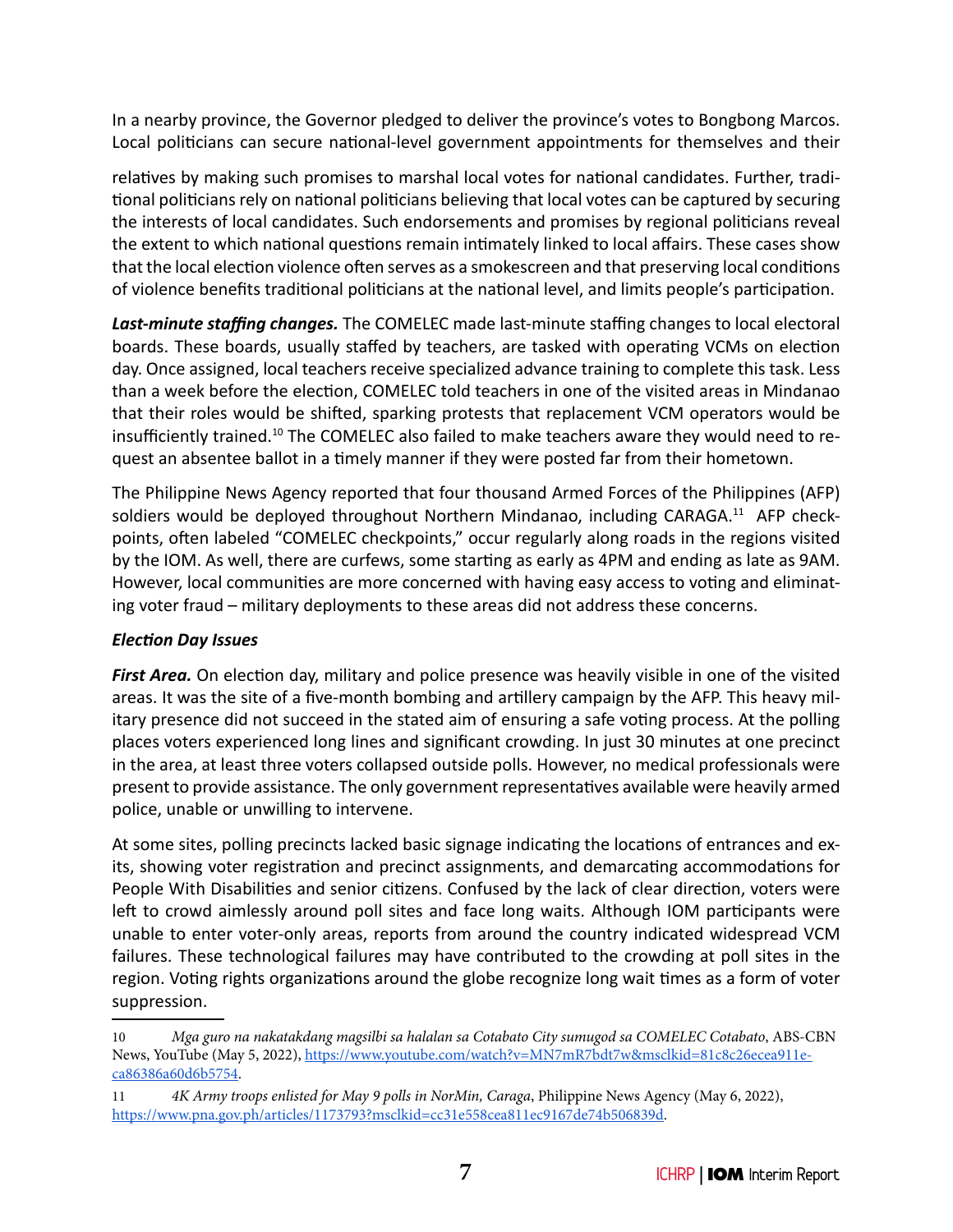As a response to the plethora of issues, a popular call of extending the voting time developed. Multiple candidates including Neri Colmenares supported this call.

At voting sites in the area some poll watchers were barred from entry into poll sites and forced to wait outside with little instruction. Since their job requires observing the actual conduct of elections, that exclusion is a serious limitation in their ability to provide oversight and contributes to the ever-growing lack of transparency around the democratic processes.

International humanitarian law requires clear distinctions between military combatants and non-combatants. At the polling sites throughout the region, police appeared wearing highly militarized combat gear, including camouflage uniforms and helmets, combat boots, and carrying large semi-automatic weapons. Although police serve as civilian non-combatants, in this attire, police at polling sites were hardly distinguishable from the military. Further, tanks were present at polling places in and around theCity. The presence of tanks makes such sites potential targets of war, violating basic international humanitarian law.

*Second Area.* The day of the election, the City borders were heavily guarded and closed due to fears of "fly-in" voters. Military units were at all polling stations. Observers even noticed members of the military scuba diving unit deployed to guard polling stations. Multiple tanks were seen throughout the city and at major polling sites. Military helicopters were heard overhead.

Polling stations were delayed in opening throughout the city. At 10am, an Elementary School polling station had yet to be opened, despite people being in line since the early morning. At some voting locations, lines stretched around the block. People reported standing in line for up to four hours. There were reports of restrictions of food vendors at these locations, leaving voters in line for hours without nearby access to food or water.<sup>12</sup> Small entrances into polling places choked access, and only small groups of people were allowed in at one time. Entry was barred by military/police, who even kept the doors to some of these locations closed and locked. This tactic of funnelling people inside made it impossible to abide by social distancing.

A teacher said that this was the first time in 10 years she was not staffing the polls due to the aberrations and disorganization of the process for setting teachers up for success. Another teacher called the voting process "magulo" - "mixed-up." Small violent skirmishes were reported at various polling sites over the course of the day. At another Elementary school polling center, baton wielding police confronted a crowd where there was a commotion. A crude bomb went off near the Elementary School, though no one was harmed.<sup>13</sup> Pre-selected ballots were handed out to people waiting in line to vote. $14$ 

#### **The Bangsamoro people: Interview with Amirah Lidasan, Third Nominee for Bayan Muna partylist**

In 2004 and 2007, Amirah Lidasan was the candidate for Suara Bangsamoro ("Voice of the Bangsamoro Nation") partylist, but was not elected. COMELEC delisted Suara Bangsamoro after the

<sup>12</sup> [https://twitter.com/bulatlat/status/1523529666216275968.](https://twitter.com/bulatlat/status/1523529666216275968)

<sup>13</sup> <https://www.rappler.com/nation/elections/shootings-explosions-mar-elections-in-maguindanao-cotabato/>.

<sup>14</sup> [https://twitter.com/bulatlat/status/1523535574572883968.](https://twitter.com/bulatlat/status/1523535574572883968)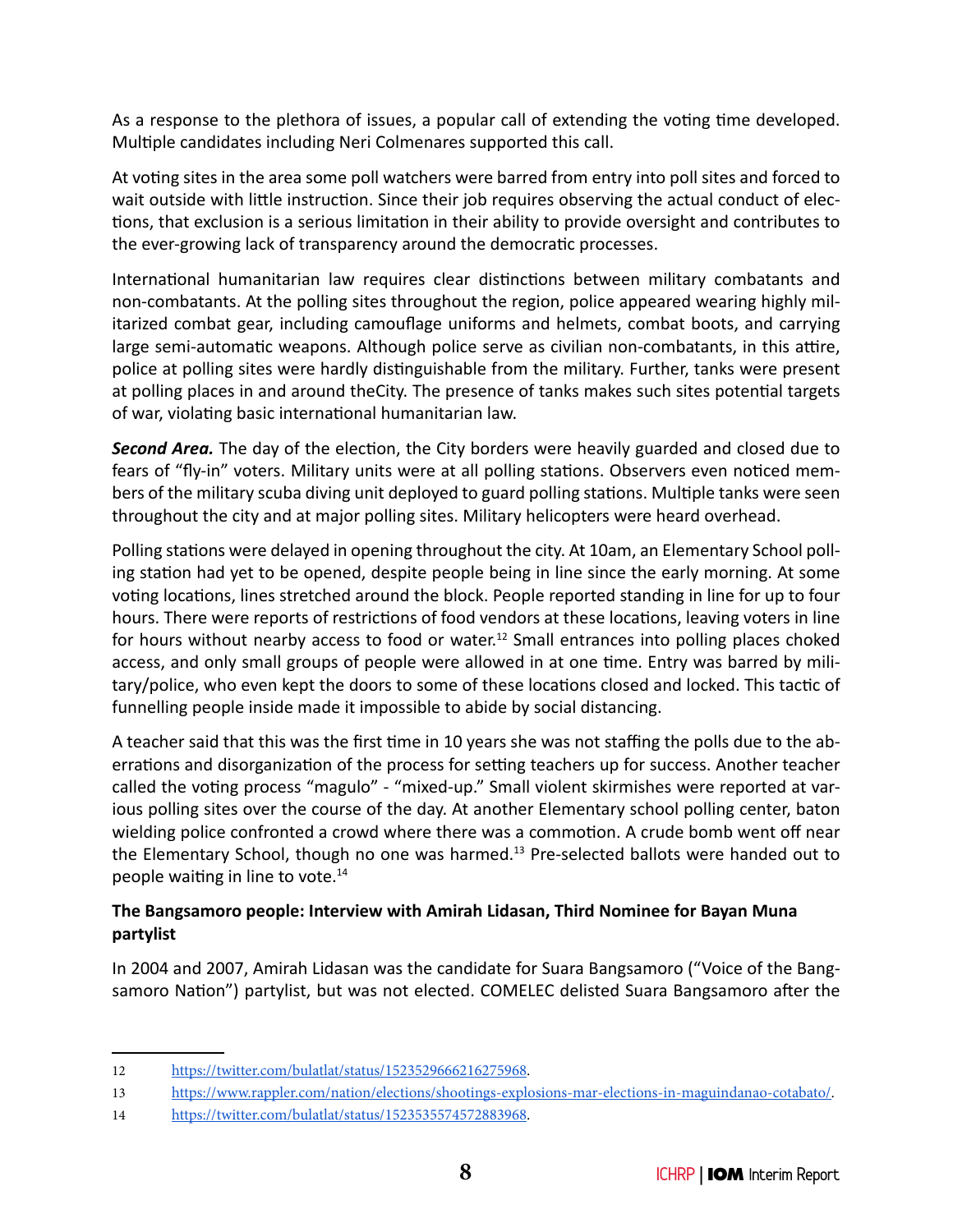two losses and so the Bayan Muna partylist selected Lidasan as their third candidate for this 2022 election, representing the concerns of the national minorities.

While Duterte was initially popular among the Moro people, since the 2017 Battle for Marawi City, several Moro leaders refer to him as "duti" (poison). Mining is also a main concern for national minorities who hope for a pro-people mining policy. Plantations in Moro areas suffer from the inability to organize landless peasants versus landowners, in the ways that peasants often organize elsewhere, since many of the landlords are extended family members of the landless. Still some landlords understand the agenda towards genuine agrarian reform.

During the last week of March, Lidasan campaigned in Zamboanga, where she is well-known. There she saw tarpaulins supporting Senate candidate Neri Colmenares in addition to her fellow Bayan Muna partylist candidates, but she also noticed signs that red-tagged them.

Lidasan provided information about vote-buying in Maguindanao. There are three different stages starting with the month leading to the election in which a "coordinator" is responsible for an advanced assessment of needs and numbers. Next is a poll watcher who can enter the voting precinct, and finally there are former teachers or other volunteers on an election board who are the ones to hand the ballots to the voters.

#### **III. Western Visayas**

An IOM team went to the center of trade in Western Visayas, central Philippines. It is one of the top vote-rich provinces with a voting population of  $1,628,752<sup>15</sup>$  the majority of whom are young at 18-44 years old.<sup>16</sup> VP and now presidential candidate Leni Robredo won in that province in 2016. Having lost in that city, which is a bulwark of the Aquino-Cojuangco clan and with strong anti-Marcos sentiments, Rodrigo Duterte upon assuming presidency declared it a city of drug users, forcing the mayor to leave.

In this election, fourteen towns in this province were considered as "election watchlist areas".<sup>17</sup> Thirteen of these are categorized as "orange" or "election areas of immediate concern" while the other one was categorized as "red" or an "election area of grave concern" because it recorded violent election-related incidents (ERI) in the 2016 elections and because of the presence of armed communist rebels in far-flung barangays.

Among the long-standing people's issues there are the Jalaur River Multipurpose (Dam) Project, which has been opposed for its destructive social and ecological impacts; and the displacement of farmers and fisherfolks due to tourism development and the pandemic, who then flock to the city for work and become low-paid construction workers and form part of the urban poor sector; and heavy militarization which has caused killings and massacre.

The Mission Observers learned from their conversation with a local taxi driver that the May 3 BBM rally participants each received P2,000.The Mission held a roundtable discussion with human rights activists, peasants and indigenous peoples, fisher folks, environmentalists, church and legal networks, a fair trade organization, and they gave an overview of the overall situation in

<sup>15</sup> <https://www.rappler.com/nation/elections/vote-rich-regions-provinces-cities-2022-elections/>.

<sup>16</sup> [https://www.panaynews.net/majority-of-iloilo-voters-young/.](https://www.panaynews.net/majority-of-iloilo-voters-young/)

<sup>17</sup> [https://www.panaynews.net/14-towns-in-iloilo-election-watch-list-areas/.](https://www.panaynews.net/14-towns-in-iloilo-election-watch-list-areas/)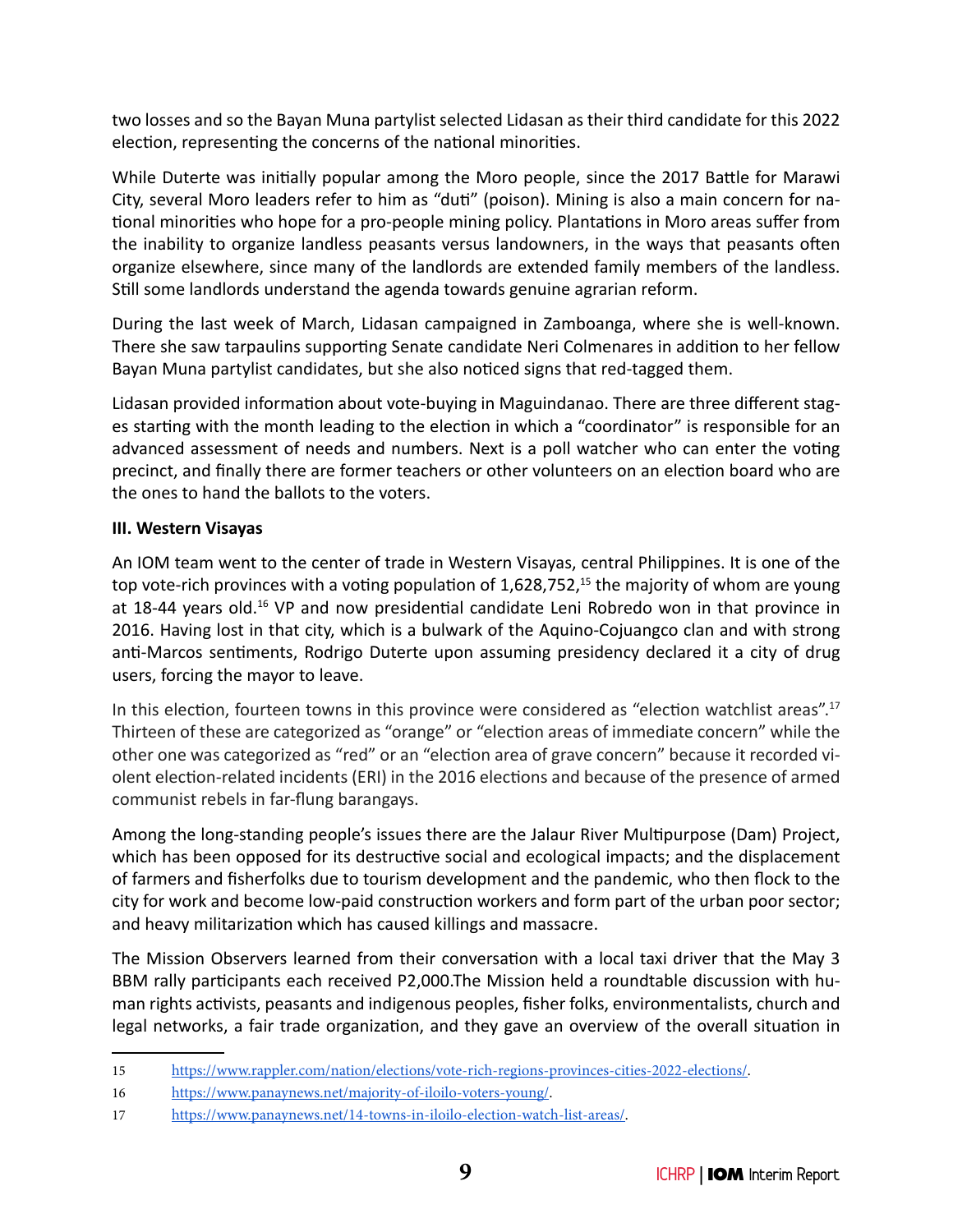the region. The communities visited are highly militarized because they are supportive of the Makabayan bloc. Informants shared that electoral fraud in the city and urban poor areas is very high. The use of 4G: Guns, Gold, Goons, and Girls is very rampant. Girls in particular are hired to dance to political jingles and provide entertainment to distract the public from any meaningful agenda. A politician's representative goes house-to-house and gives an envelope with money (from P1000-1500) and goods. They say they will know how you have voted because they have a system.

With or without elections, the Parish Pastoral Council for Responsible Voting (PPCRV) said extra-judicial killings are a perennial problem. Catholic nuns used to be part of the PPCRV in the roving election teams, but said they could not stand to be non-partisan this time and associated themselves with the Robredo camp. They give a lot of help, but those in the city are being redtagged. Vote buying is so bad it causes a traffic jam of people lining up to receive their envelopes and sample ballots. Here the rate is 800 pesos, with a follow-up after you have voted. In the north, votes are being bought for 3000 pesos. The candidates, even the police, all deny this.

Money and disinformation are the top issues in this election - attempting to portray BBM as a good person using a variety of social media. Sometimes you hear people say that Marcos will redistribute the Marcos' gold (which does not exist). While most Robredo supporters are young, there are also some young people who have been deceived by misinformation. Even the local churches' messaging depends on the political motivation of the pastors. Individual priests have been bribed into campaigning for politicians. They are often close to political families. The only way to avoid this is to avoid all money from political candidates, but that is difficult - especially where the Mayor is the daughter of the Vice Mayor and both are threatening the jobs and homes of municipal government employees for not electing them or their candidates. It's called "Vote or Gabot". This happens all over the province. On the other hand, there are also other political dynasties, families of landgrabbers, which currently have six candidates in this election.

**Youth.** This election has made many youth become aware and proactive in the campaigns - for them the start of a historical event for the youth. There are many joining groups and rallies spontaneously for the election. When the people can return to their communities, they will be able to organize again - after having been badly beaten by the military before and during the pandemic. They are supporting Robredo so that she will make changes to Duterte's administration and for the peace talks to resume to resolve the basic socio-economic problems.

#### **IV. Southern Luzon**

The Mission in Southern Luzon from April 24-30 visited urban poor and peasant communities, and interviewed (individually and in groups) teachers and peasants, particularly coconut farmers and fisher folks, urban poor dwellers, vendors, activists, some government employees, progressive politicians/political parties, church people, and politician's staff.

The province is ruled by the oldest dynasty in the region with a political record spanning over a century. The outgoing governor is a lawyer, and a politician since 1998: a three-term congressman, two-time senator who will most likely be back to senate after the final and official results. There are other ruling families and according to locals, many of them are also in the contracting business and are local media owners. A councilor said that they command politics in the province; that nobody can run and become a politician without having approached them for approval.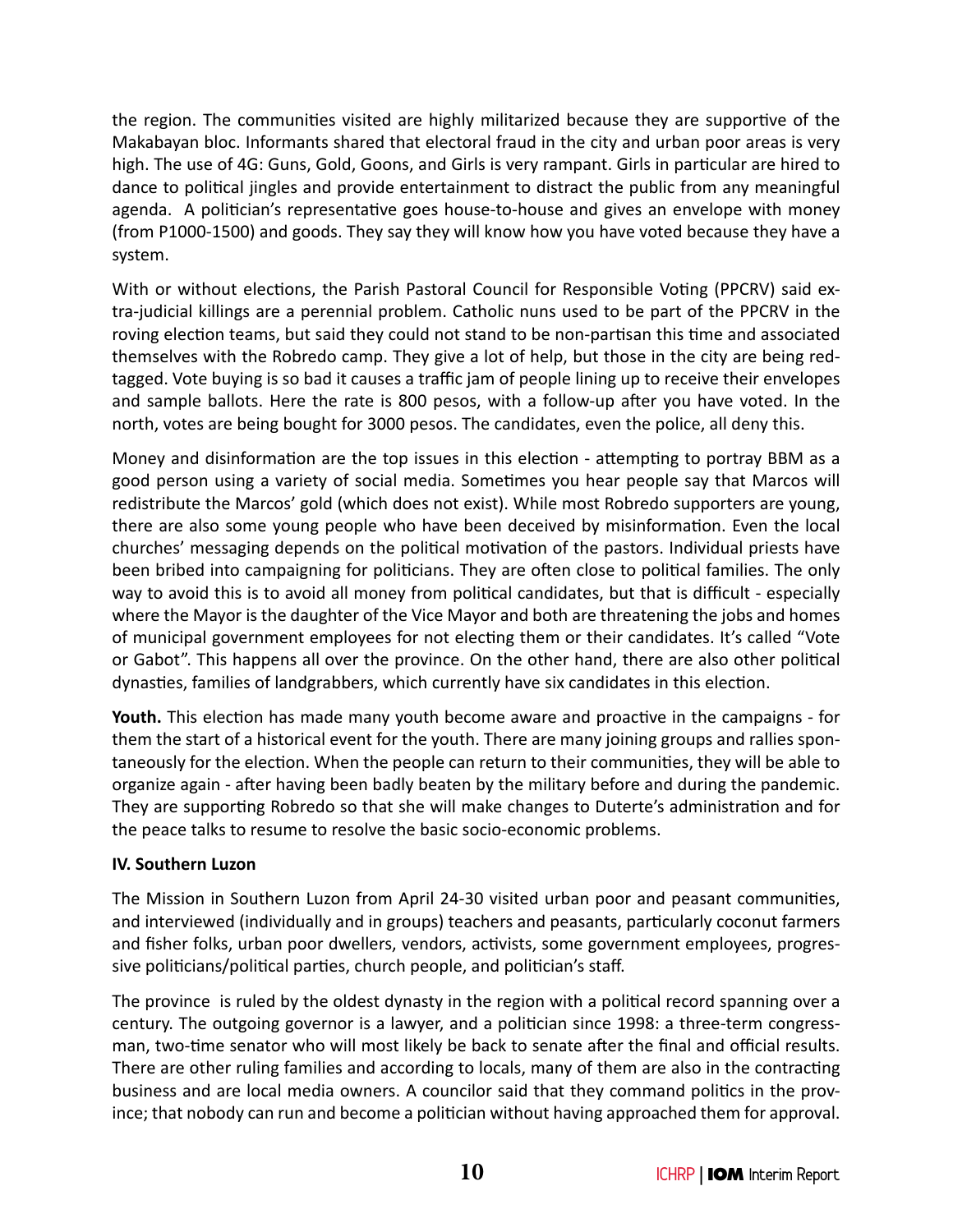Local politics is expensive, having to spend a lot of money on bribing the people and constructing small projects for them. Politicians' finances double during the campaign period. The politicians here have goons. Political matters are very feudal. If you are close to a powerful person, you can do whatever you want.

*Mis/Disinformation.* The adoption of the K-12 curriculum - which strengthens the education sector's market orientation - and the omission of Philippine history subjects have worsened the miseducation of Filipinos. Education further degraded during the pandemic, where education shifted online. Teachers had to shell out personal money to augment the measly school budget, improvise modules (sometimes erroneous and/or biased) to compensate for the limited copies of the standard and approved ones, and get overworked with non-teaching tasks. Worst, teachers who organize and fight for their economic and political rights are red-tagged, harassed, and threatened. Parents have to assist their children during classes, as well as answer the modules on their behalf for not wanting them to fail - taking up a lot of time normally spent earning a living. Children who work have to work harder to be able to meet technological requirements (so as teachers and parents). Social media has been instruments of Marcos historical revisionism and the state's political agendas. Representatives from the Philippine National Police (PNP) used their Kabataan Kontra Droga at Terorismo (Youth against Drugs and Terrorism) program to meet with students in the absence of their teachers, and red-tag ACT, Makabayan Bloc, and other legally recognized progressive groups and candidates.

Almost all media practitioners are divided into rival camps based on political parties. They understand that media production in the province depends on the economy. If you are an honest reporter, you will go hungry. For this election, most of the media men here are for Leni. There are only a few that are for BBM. They are also sympathetic of progressive candidates but are silent about them. They also refuse invitations to cover fact-finding missions for HRV victims including those during this election period because they are afraid of the military.

*Red-tagging.* As the red-tagging has intensified, many teacher-leaders have resigned from ACT and politicians previously vocal of their support have done so quietly. Furthermore, there have been intensified militarization in near-school communities throughout the province causing trauma and instilling a culture of fear in the teachers, students, and the rest of the local population. A local politician confirms that red-tagging happens all over the province, particularly targeting partylist spokespersons and strong local politicians (especially those who help poor families). Those who accept monies from the Army are listed as NPA surrenderees while those who do not are threatened or are actually tortured/killed. Vote buying is very openly done and enjoyed by many people, and the amount of money given has increased, ranging from P1000 to P4000. Some personal experiences during this campaign period shared with the Observers were the red-tagging and harassment of an activist after she was visited by Robredo and the taking down of Gabriela tarpaulins.

The fisher folks shared that their problems with fish monopolies and displacement due to infrastructure projects are being unheard and responded to with red-tagging and presenting them as NPA surrenderees. A coconut farmer detailed how she was repeatedly harassed to surrender as NPA and is still wanted by the AFP for speaking in rallies and on radio about their community problems. She was also told by the AFP that Duterte had made it illegal to participate in rallies under the anti-terrorism law, and threatened to sue her if she continues to do so. On February 10,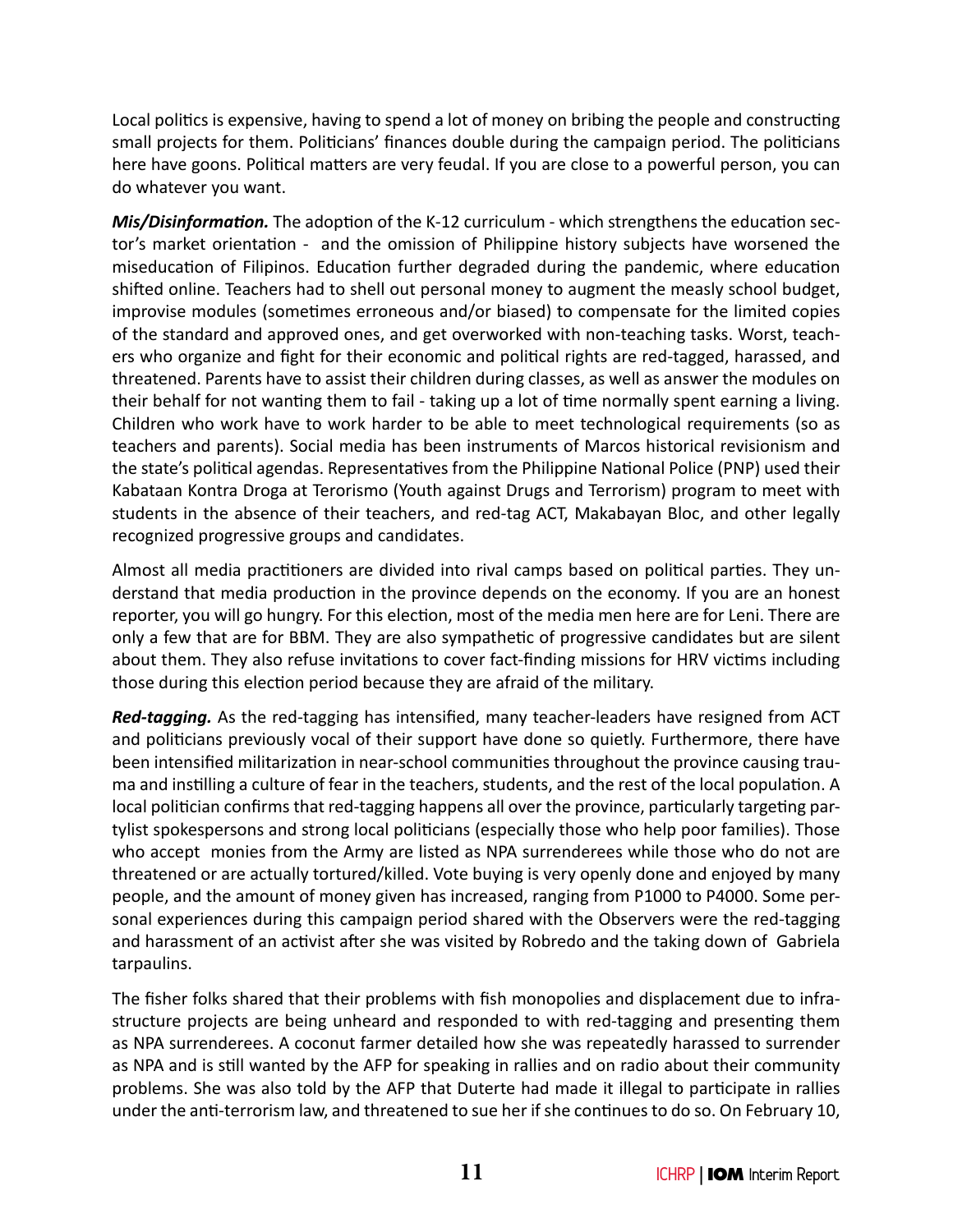2020, the AFP held her husband and son hostage for a day to ensure she would not speak with the Vice President as she was visiting the City that day.

A local politician acknowledged that red-tagging and killing happens all over the province, but was particularly bad in one of the towns that was visited. The locals did not want to be visited and most local politicians are also scared even if the main targets are the partylist leaders. The AFP offers P5000 to the locals who, upon accepting, will be marked as a NPA member. Partylist members who refuse the money are threatened with torture or killing. Killings after every rally is very common in this City. The fisherfolk and farmers are landless and have no organizations so they cannot defend themselves - so some of them are either taken advantage of e.g. through massive vote buying during elections, or left with no choice but to join the armed struggle. A local politician running for vice mayor said that he can be red-tagged when seen to be helping poor families. Nonetheless, he said he is campaigning for new politics, as traditional politics stand in the way of progress. Locally, no programs and local funding exist for the poor and marginalized. The people are tenants and the lands are owned by well-known families and middle farmers.

A group of vendors, which has almost 200 members, said some of them are not selling anymore because the government has refused their permits in line with a national order to clean up the sidewalks and streets. They are only allowed this time because of the upcoming election and will be demolished and driven away afterwards. Even rallies are allowed because of the upcoming election - the local government wants to make themselves look good. Asked about the candidates, they do not see any one promising, and specifically dislike BBM and his political leader in the province, whom they once sought audience with but were rejected because they are "only sidewalk vendors". They were attacked and red-tagged by the government and military, and put under surveillance for raising their concerns to a local radio station and for meeting and organizing street vendors.

The Observers also met with a community of crab fishers who will be affected by an ecotourism project - a casino. Since the local government knew that the casino would never work, they shifted to a coastal road project that will pass through the community and entail demolition, but tagged the residents as illegal drug tenders or NPA. Locals, asked about thoughts on supporting the Makabayan Bloc senatorial aspirant from the province, said their impression is that they are critical of him. There may be different dynamics at the national level, but locally he is not an ally because he sugarcoats what he's saying, plans to have a private industry for health workers, is believed to have used local funds for his wife's TV primetime soap, and seeks to monopolize the crab industry.

Violence has gotten much worse during the election, especially targeting volunteers of Makabayan bloc. Once the intels saw volunteers campaigning with them, they were red-tagged as well. Tarpaulins of progressive candidates and partylists are marked with red stars or removed. The intels and AFP change their posters to say things like "Kabataan: NPA recruiters" and link the candidates with the NPA and communists. Those who met with the Mission observers were not afraid to be interviewed but are being careful with their movements and whereabouts saying that there is no better thing to do than say what is true and fight for what is right. In another province in the region, an organized community has been deployed with about 50 AFP since March. AFP elements would go where there are progressive organizations and part of their program is to put up checkpoints and do voter intimidation.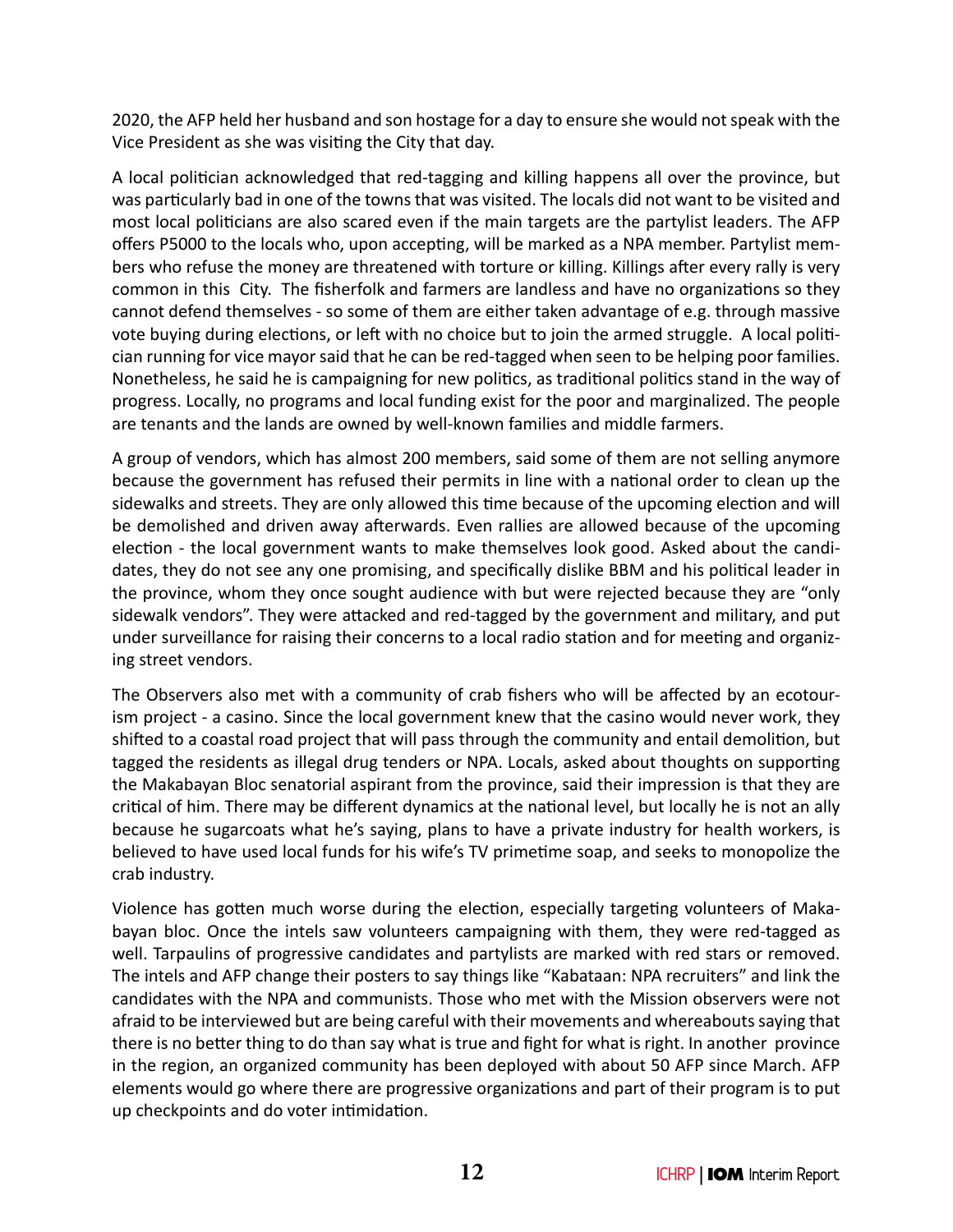**Vote-buying.** A local alternative media described vote buying as a last-minute activity - on the evening of May 8, when people wait for bribes. Around 80-90% of the people engage in and enjoy it. The amount of money given has increased from P200 (for mayoral votes) some years ago to P2000-P4000 in the last election, which businesses also take advantage of this, increasing sales right after election day.

Provincial candidates, board members, councilors have village and/or family leaders who list down their members and the party and candidate they will vote for. Some try to take advantage of this by enlisting in several parties. The candidates have a set of people who verify voting status and gauge supportiveness, and categorize into sure voters, soft voters, for special operation (those that can be converted), and sure non-voter - a process that started last October (2021). All of these people will receive money, the amount of which can differ depending on the candidate's prediction of a win (based on the list he has) - it can be on the high end if he has a high chance of losing, or on the low end if he is sure of his win.

Most voters just use the sample ballot from the candidate. They follow the congressional race the most because of the tight competition. At the last hour these people are given 1000 pesos each, and the rest is given during the campaign period. People take advantage of this and will bluff multiple politicians to get money. Vote buying by national candidates is not as obvious. The sample ballots may also include candidates in the national posts, but people are more engaged with local candidates feeling they know the person and because the family leaders are so involved. They say "we will know who you voted for" even though there is no way that could happen. A local official who asked for anonymity said that the regional leader of BBM offered his father, who is running for a local post, 20 million to support BBM.

This election, there is one candidate who said he will not buy votes and promised to solve local issues and corruption.

The people are suffering but are afraid to go "against the ruling party" because they could be deleted from the vote buying list and lose a source of income. A youth council member confirms vote buying even among progressive youth and minors during youth council elections, adding that people do speak up and attempt to organize on key development issues but sustainability is the problem..

*Election fraud.* Teachers, despite the lack of classes from May 2-13 due to the elections, were being forced to report to the offices. Because there were already voting machines in the rooms, they were afraid that they would be charged with manipulating these machines. Some local politicians insinuated that the teachers would do this, and wanted to use this to declare an election failure. Interviewed elementary school teachers said there is no signal or internet connection. In the transmission of journal actions for the electronic election machines, they don't know where the voting machines are being located during the election and there is no internet connection/ signal in the area. In terms of manpower, unlike in the past where all teachers serve during the elections, this time it's only the 5th and 6th grade teachers, depending on how the comelec sets up the election. Teachers confirm that vote buying is very open in this area as well. If the lights are on at midnight they are still waiting for their money. Some think it's rude to not take the money. Some take money from multiple candidates.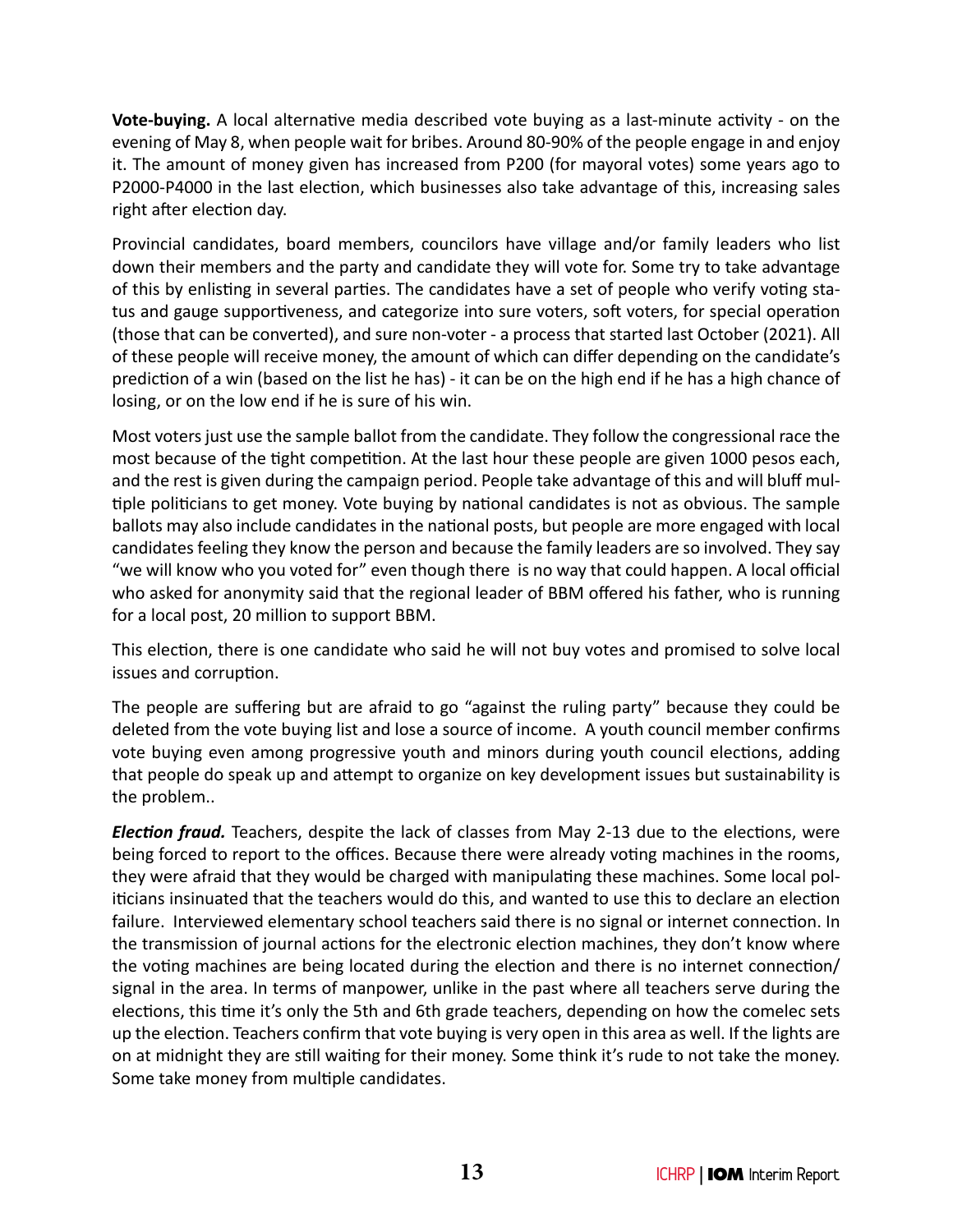#### **V. CENTRAL VISAYAS**

The International Observer Mission to Central Visayas in April, has interviewed a local traditional politician and four barangay captains who were victims of political violence in the midterm elections; as well as stall holders campaigning against privatization of the market. Ahead of the interviews, there was the Visayan Church People's Summit For Peaceful Elections, where around 50-100 church members and leaders from different churches came together including the two keynote speakers, Antonio Ledesma Archbishop Emeritus of Cagayan de Oro and Pastor Carlton Palm, Director of the Justice and Peace Centre in Siliman University. The Summit received messages of support from other church leaders. Key points made were:

- The Philippine Constitution which separates church and state does not mean that the church cannot be active in demanding clean and peaceful elections or urging voters to choose candidates who are not corrupt and who are genuinely committed to supporting the poor and marginalized
- The churches cannot have a neutral stand on vote buying or intimidation and killings or election rigging or on the lies being told on social media.
- The church should urge voters to vote for candidates who, among other things, were not corrupt, respected human rights, were pro-poor, and supported the peace process.

Police intimidation and violence in the 2019 midterm elections are still affecting local voters and candidates alike - fear. These had led to councilors and barangay officials and activists having to go into hiding during the election period and still have a serious impact on their ability to campaign in the current 2022 elections. This has been further exacerbated by the ongoing use of red tagging and weapon planting in Duterte's "war on drugs'' and their similar use against political opposition, development workers, and activists. This means that measuring election violence using only incidents recorded in the official election campaign period gives an inaccurate picture. Six years of extrajudicial killings; arrests based on the planting of weapons in homes, intimidation of the media; the passing of the Anti Terrorism Law and the widespread use of red tagging have created a permanent climate of fear that is utilised to intimidate and neutralise opponents of the Marcos-Duterte bid in the current presidential election.

*Violence against local officials.* Four barangay officials were interviewed on their experiences of election violence. Their experiences included police coming en masse into the community harassing them, planting weapons in homes, checkpoints set up outside communities; party officials and members having their homes strafed by automatic weapons; having vehicles set on fire; and in one case the murder of a husband and wife in front of their children. Sometimes police appear to have been drafted into the area from other provinces.

This police harassment had led to councilors and barangay officials and activists having to go into hiding during the election period. This violence in 2019 has had a serious impact on their ability to campaign in the current 2022 elections. A climate of fear already existed and many officials had gone into hiding or become inactive. This has been further exacerbated by the ongoing use of red tagging and weapon planting in Duterte's "war on drugs'' and their similar use against political opposition.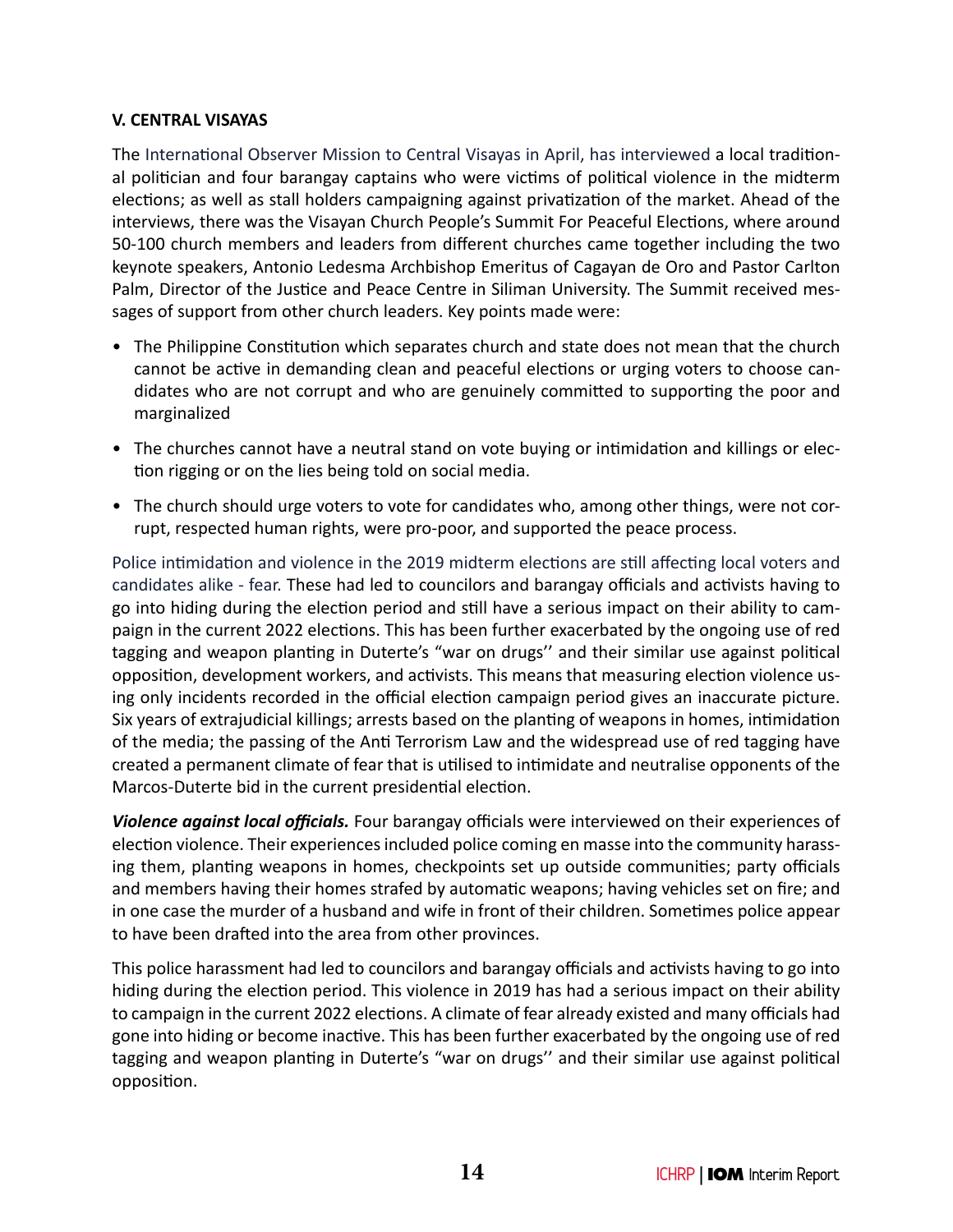*Red-tagging, arrests, killings of church workers.* A group of young church people working on development issues and organizing among grassroots were interviewed. They all reported that such work is regarded by the government as subversive and constantly gets tagged as communist or terrorist. An anonymous Facebook page has been created called appending their church name with contra communist movement which red tags individuals. This was quite intimidating. One was personally red-tagged in this Facebook page. "They took my picture from my own Facebook Page and captioned it with '*Be a priest for the people not the communists.'* I had to become more vigilant after that." Such Facebook pages are set up anonymously but it is widely suspected that the military is behind them.

Another young development worker who was part Lumad indigenous people, had suffered her own education being disrupted when the military under instruction from President Duterte closed the Lumad schools as "schools of communism". She continued her education in another school. After she graduated she became a development worker at her church. Government intelligence people often gather outside their office in the community. They have put up CCTV cameras as some form of security against the police.

Their physical churches were regularly vandalised. The walls were often painted with the words "communists" or "terrorists". They had all been forced to become more cautious and careful when talking about things like human rights. They all took measures concerning their personal safety. They all reported that red-tagging had increased during the election period.

Last 8 April a member of a local farmers association was shot dead in an ambush by the AFP. The military claims it was an encounter. For them, these killings have become normal; to die like that is normal.

Tarpaulins labelling progressive groups like Gabriela and Anakpawis as supporters of CPP-NPA were also seen on the ground,

*Temporary "ceasefire" on the urban poor.* Vendors campaigning against the privatization of a market for threatening some 1,500 stallholders and 4,500 sidewalk vendors are experiencing a temporary relief from eviction this campaign season.

The vendors suspect there are powerful vested interests aligned against them. The previous Vice Mayor initially backed the stall holders against the agreement, but after being elected mayor he shifted his support to the developers - the Megawide Construction Corporation. The local media do not give the vendors' side of the story and only repeat the developer's propaganda, while courts keep delaying hearings of the legal case. Stallholders attending protests have been threatened by the market authority with losing their stalls. Others fear they may be accused of being terrorists, a common way of trying to scare off any form of dissent in the Philippines, and something which can put your life in danger.

Nonetheless, while vendors have no illusions about elections in a city dominated by political dynasties prepared to use intimidation and money to keep themselves in power, they are keeping their spirits alive and leveraging their role as voters this election and the strong local sentiments about the market. They have printed leaflets that list what each of the election candidates is saying about its future and are calling on voters to give their vote only to those who oppose the privatisation. Already one prominent politician has said they will rescind the joint agreement if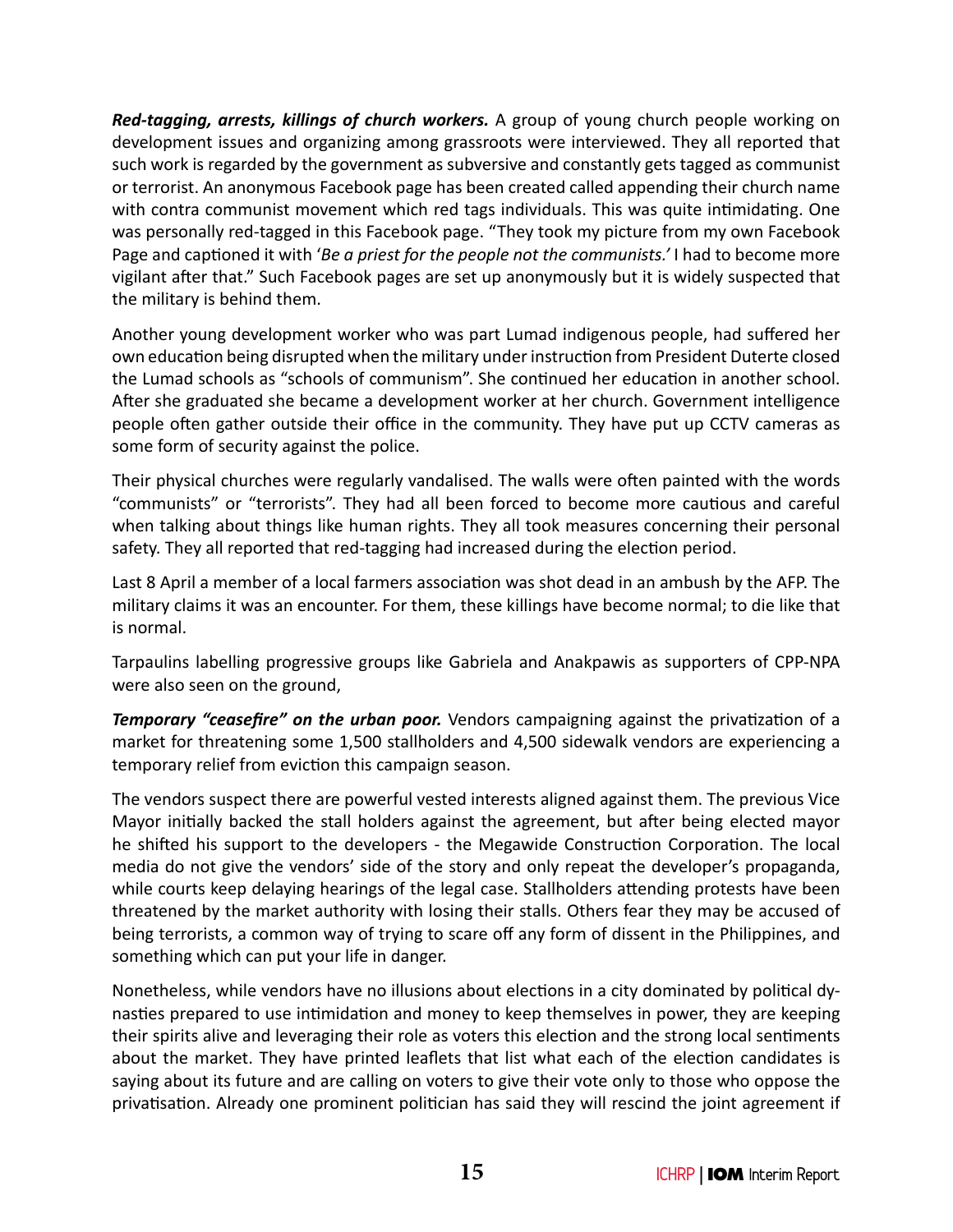they win the election. The campaigners are impressively organized and have produced their own alternative plan. They stress they are in favor of modernisation, but not through this kind of privatization as it displaces and deprives the poor of their livelihoods.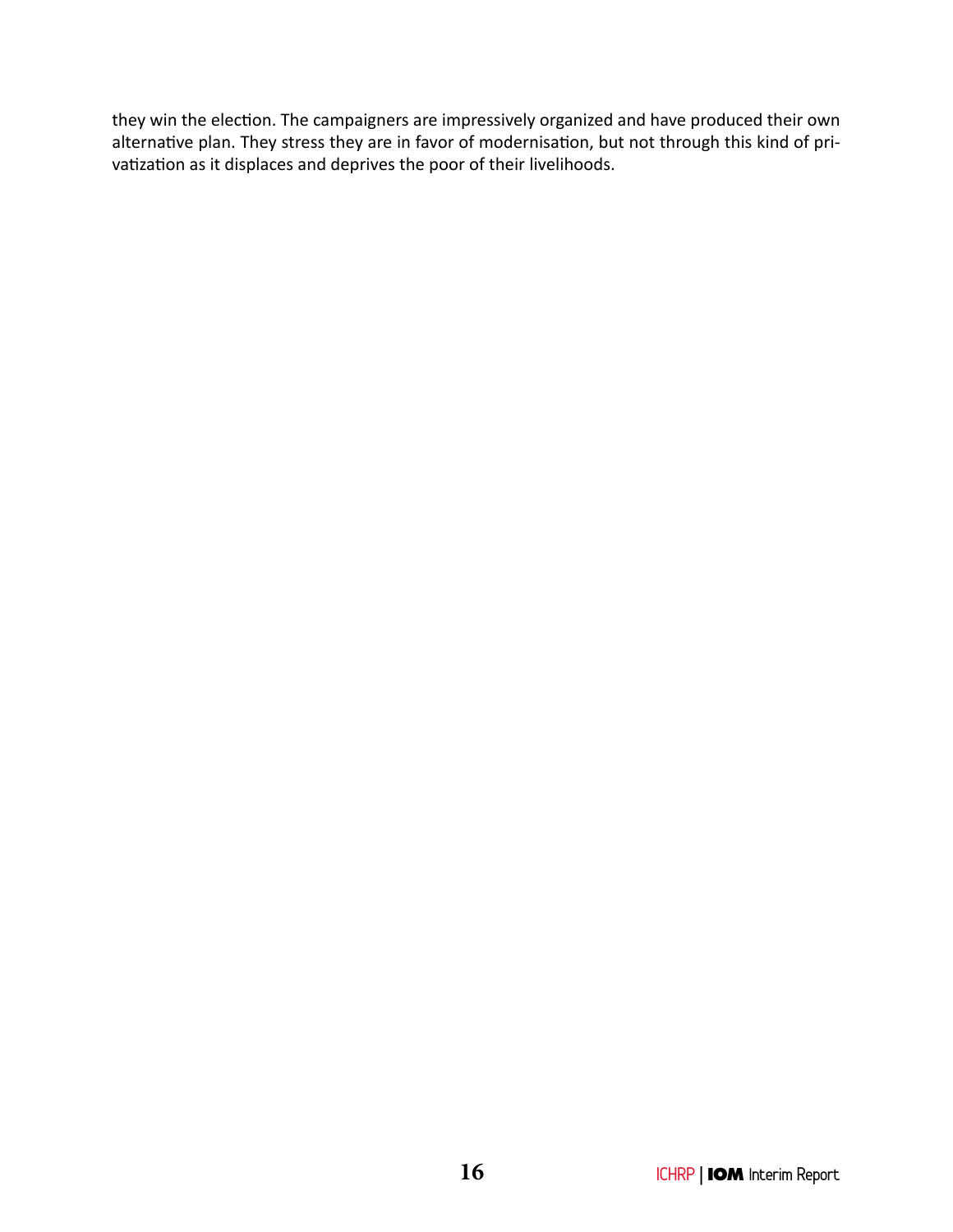### **Election-related human rights violations in verified media reports**

#### **EXTRA-JUDICIAL KILLINGS**

**Two Anakpawis members assassinated, January 15, Sorsogon.** On January 15, 2022, at about 7:45am Rosemarie Galias, 68, and Silvestre Fortades Jr, 70,<sup>18</sup> were killed by four motorcycle riding gunmen in Brgy San Vicente, Barcelona, Sorsogon. Both were members of Anakpawis, the progressive partylist which represents the interests of peasants and workers in Congress, as part of the Makabayan Bloc. This murder of the elderly political activist couple, was the beginning of state murders in the presidential election campaign period. They were in their tricycle,  $19$  which was parked along the road, when two pairs of motorcycle-riding men fired at Fortades. When Galias saw that Fortades was shot, she took their four-year-old granddaughter who was with Fortades, to run for safety. The men, however, also shot Galias. Fortades had received a warning the night before.

*Five massacred by soldiers, Davao de Oro.* Around 9.30pm on February 23, two weeks into the national election campaign, five people including two volunteer teachers of the Save Our Schools Network, were killed at Brgy. Andap, New Bataan, Davao de Oro, Mindanao, by elements of the 101st Infantry Brigade, Philippine Army.<sup>20</sup> These five victims were volunteer teachers Chad Booc and Gelejurain Ngujo II, community health worker Elgyn Balonga and two community volunteer drivers, Tirso Añar and Robert Aragon. In the context of over five years of repression of the Lumad Schools set up by the indigenous peoples of Mindanao and their allies in churches and the education system, this massacre is aimed at further terrorizing the IPs in the election period. On February 25 the 10th Infantry Division posted a press release on their official Facebook page<sup>21</sup> falsely claiming that the five were killed in an alleged encounter and accusing them as New People's Army fighters. However, information from locals said no encounter took place in the area.<sup>22</sup>

*NDFP Peace Consultant Ezequiel Daguman abducted and killed.* According to the National Democratic Front of the Philippines (NDFP)-Southern Mindanao,<sup>23</sup> peace consultant Ezequiel "Ka Rey" Cortes Daguman, age 50, was abducted and extrajudicially killed by the Armed Forces of the Philippines (AFP) – not killed in an encounter between the New People's Army (NPA) and the AFP as claimed by the military. Daguman was allegedly unarmed and had been abducted along with his driver while *en route* to visit peasant communities in Davao del Norte on March 7, 2022.<sup>24</sup>

Peace talks between the government and the NDFP are a significant election issue.<sup>25</sup>

- 18 <https://philexaminer.com/?p=22913>
- 19 <https://ph.news.yahoo.com/2-pro-farmer-party-list-members-shot-dead-in-sorsogon-025924984.html>
- 20 <https://news.abs-cbn.com/news/02/25/22/5-alleged-npa-rebels-killed-in-davao-de-oro-clash-military>
- 21 <https://www.pna.gov.ph/articles/1168568>
- 22 <https://www.bulatlat.com/2022/02/27/5-killed-in-davao-de-oro-are-civilians-not-npa-group-says/>
- 23 <https://cpp.ph/statements/justice-for-ezequiel-daguman-uphold-jasig/>
- 24 [https://www.bulatlat.com/2022/04/13/missing-peace-consultant-was-abducted-and-killed-in-davao-del](https://www.bulatlat.com/2022/04/13/missing-peace-consultant-was-abducted-and-killed-in-davao-del-norte-spokesperson-says/)[norte-spokesperson-says/](https://www.bulatlat.com/2022/04/13/missing-peace-consultant-was-abducted-and-killed-in-davao-del-norte-spokesperson-says/)
- 25 <https://newsinfo.inquirer.net/1544541/nica-chief-its-insane-to-talk-peace-again-with-reds>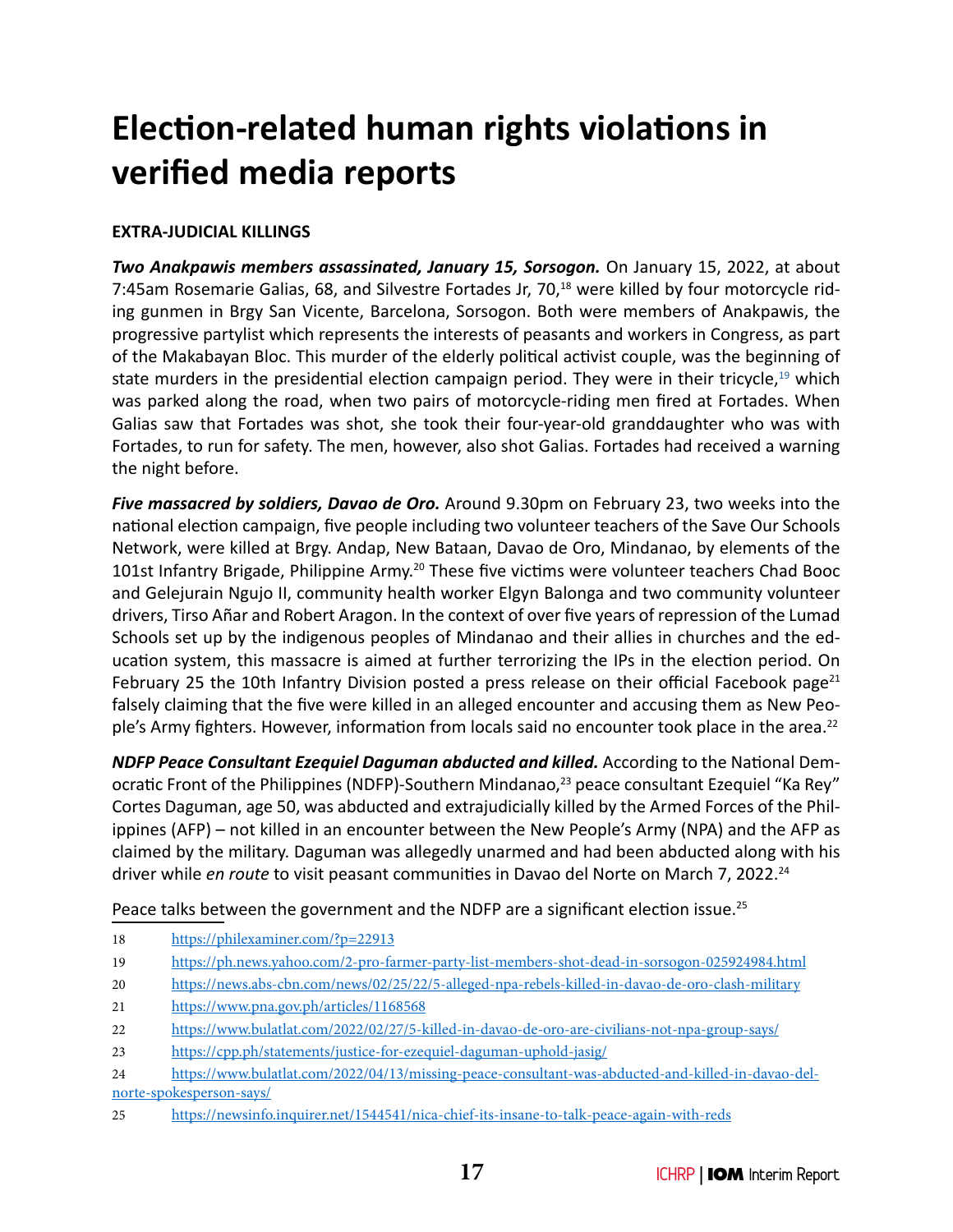#### **SHOOTINGS**

*Bayan Muna party-list coordinator Larry Villegas shot at his home.* On 13 March 2022 at around 6:00 am, 64-year old Bayan Muna Partylist Coordinator Larry Villegas was shot while cleaning his tricycle at his home in General Santos City, Mindanao. Villegas was hit twice in the leg after dodging what appear to be shots to the head, and was taken to a local hospital for treatment.<sup>26</sup> The attack comes after Villegas and his local chapter of the progressive transport group TIRES-PIS-TON were red tagged<sup>27</sup> by the National Task force to End Local Communist Armed Conflict (NTF-ELCAC), and after he was threatened by uniformed soldiers who told him to stop his "anti-government activities". Villegas had been leading preparations for a Leni-Kiko rally in General Santos, campaigning for MAKABAYAN senatoriables Atty. Neri Colmenares and labor leader Elmer Labog, and criticizing the government amidst the oil price hikes. $28$ 

*Presidentiable Leody De Guzman and indigenous leaders shot.* On 19 April 2022 at Sitio Kiantig, Barangay San Jose, Quezon, Bukidnon, five farmers were shot and injured during a gathering to oppose the seizure of their ancestral lands by the Kiantig Development Corporation, which has ties to re-electionist Mayor Pablo M. Lorenzo III.<sup>29</sup> Presidentiable Leody De Guzman and his senatoriables had gone there to amplify their case against land grabbing. De Guzman was standing right beside Nanie Abela – a farmer organizer and advocate for indigenous people – who was shot. Four others were injured, including Datu Didilusan Arroyo, a leader of the tribe.<sup>30</sup> The shots were fired by a group of about fifty men directly at the protesters without warning for about 10 minutes. On 21 April, the police confiscated eight firearms from Kiantig Development Corporation security personnel, who were unlicensed, out of uniform, and with no exemption from the gun ban for the 2022 election.<sup>31</sup>

#### **ABDUCTIONS**

*NDFP Peace consultant abducted in Samar.* On March 8, NDFP Peace Consultant, Edwin Alcid, was reportedly abducted by military personnel in Catubig, Northern Samar, along with two other farmers.32

*Kadamay officer disappeared in Negros.* Iver Larit, the education officer of Kadamay–Negros, remains missing after he left his residence in Bacolod City, Negros Occidental, around 9.00 am

<sup>26</sup> <https://newsinfo.inquirer.net/1567792/piston-leader-survives-slay-try>

<sup>27</sup> [http://davaotoday.com/main/human-rights/bayan-muna-coordinator-in-gensan-wounded-in-gun-as](http://davaotoday.com/main/human-rights/bayan-muna-coordinator-in-gensan-wounded-in-gun-assault/?fbclid=IwAR3UG-MA7UN5sgMZn_rGeECItW4_ct0BaPHifNXhD9nV9u3QjZWwn-XqhQU)[sault/?fbclid=IwAR3UG-MA7UN5sgMZn\\_rGeECItW4\\_ct0BaPHifNXhD9nV9u3QjZWwn-XqhQU](http://davaotoday.com/main/human-rights/bayan-muna-coordinator-in-gensan-wounded-in-gun-assault/?fbclid=IwAR3UG-MA7UN5sgMZn_rGeECItW4_ct0BaPHifNXhD9nV9u3QjZWwn-XqhQU)

<sup>28</sup> [https://www.philstar.com/headlines/2022/03/14/2167237/chr-probe-shooting-bayan-muna-coordina](https://www.philstar.com/headlines/2022/03/14/2167237/chr-probe-shooting-bayan-muna-coordinator-larry-villegas/amp/)[tor-larry-villegas/amp/](https://www.philstar.com/headlines/2022/03/14/2167237/chr-probe-shooting-bayan-muna-coordinator-larry-villegas/amp/)

<sup>29</sup> <https://www.rappler.com/nation/elections/gunshots-fired-bukidnon-activity-leody-de-guzman/>

<sup>30</sup> [https://www.bworldonline.com/the-nation/2022/04/19/443138/several-injured-in-shooting-at-bukidnon](https://www.bworldonline.com/the-nation/2022/04/19/443138/several-injured-in-shooting-at-bukidnon-ip-protest-attended-by-presidential-bet-ka-leody/)[ip-protest-attended-by-presidential-bet-ka-leody/](https://www.bworldonline.com/the-nation/2022/04/19/443138/several-injured-in-shooting-at-bukidnon-ip-protest-attended-by-presidential-bet-ka-leody/)

<sup>31</sup> <https://www.rappler.com/nation/cops-seize-guns-men-believed-behind-attack-leody-de-guzman-group/>

<sup>32</sup> [https://ph.news.yahoo.com/rights-groups-call-to-surface-missing-peace-consultant-resume-peace](https://ph.news.yahoo.com/rights-groups-call-to-surface-missing-peace-consultant-resume-peace-talks-063229445.html)[talks-063229445.html](https://ph.news.yahoo.com/rights-groups-call-to-surface-missing-peace-consultant-resume-peace-talks-063229445.html)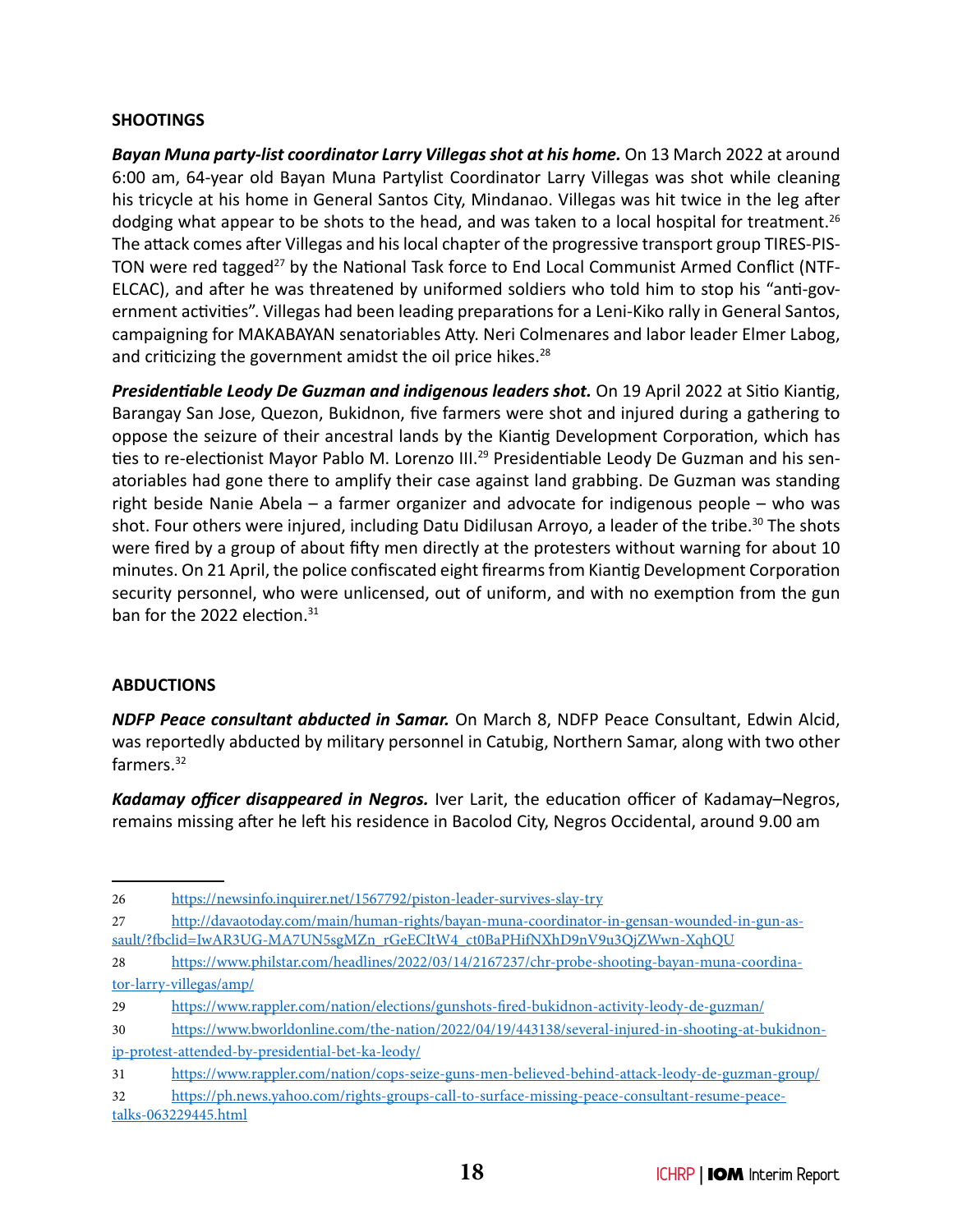on 5 April, 2022, and did not arrive at an appointment with an urban poor community who were organizing against threats of demolition.<sup>33</sup>

*Disappearance of head of Robredo People's Council in Quezon.* Dante Gatdula, the head of the Robredo People's Council for Candelaria City in Quezon province has been missing since April 23, 2022.<sup>34</sup> He left home around 7.00am to attend a meeting with other supporters of Leni Robredo in preparation of Leni's rally in Lucena<sup>35</sup> on April 28, 2022, and has not returned home since. His wife received messages from those claiming to be with him, and messages from his cell phone bidding her farewell, but she has not been able to reach him.<sup>36</sup>

#### **DEATH THREATS**

*Death threat to Kabataan Partylist first nominee Raoul Manuel.* On March 19, Kabataan Partylist National President and First Nominee Raoul Manuel received a death threat.<sup>37</sup> A Philippine Navy officer reposted news about Manuel's statement on Chad Booc's autopsy results - one of the New Bataan 5 massacre victims - captioning it with "Susunod ka na (You're next), Raoul. Bye in advance." The Philippine Navy said the officer was relieved and placed under investigation for making the post.<sup>38</sup>

#### **ILLEGAL ARRESTS**

*Makabayan Cagayan Valley Coordinator, Agnes Mesina, arrested on an out-of-date warrant.*  On February 28, 2022, at around 7:30pm Agnes Mesina, Makabayan Cagayan Valley Coordinator, was illegally arrested in Aparri, Cagayan,<sup>39</sup> while having dinner. She was seized by 32 elements of the Philippine National Police (PNP), for murder charges issued by the Tagum Regional Trial Court Branch 30 in Davao del Norte that had already been dismissed on July 21, 2021.<sup>40</sup>

Earlier, Mesina was with a group led by the United Church of Christ in the Philippines for a Community Outreach Mercy Mission to Brgy. Sta Clara, Gonzaga, Cagayan, in the Cagayan Valley region when they were blocked at a checkpoint by the NTF-ELCAC. People blocking them held tarpaulins bearing her name and picture together with the 4th nominee of Anakpawis Partylist, Isabelo Adviento. The two were accused as terrorists, a classic red-tagging. Mesina was released at around 11:30pm after her lawyer proved the murder charges were dismissed.<sup>41</sup>

<sup>33</sup> [https://www.karapatan.org/karapatan+renews+calls+to+junk+mo+32+following+arrest+of+farmer+disap](https://www.karapatan.org/karapatan+renews+calls+to+junk+mo+32+following+arrest+of+farmer+disappearance+of+urban+poor+organizer+in+negros)[pearance+of+urban+poor+organizer+in+negros](https://www.karapatan.org/karapatan+renews+calls+to+junk+mo+32+following+arrest+of+farmer+disappearance+of+urban+poor+organizer+in+negros)

<sup>34</sup> <https://www.rappler.com/nation/elections/robredo-people-council-head-quezon-missing-april-2022/>

<sup>35</sup> [https://newsinfo.inquirer.net/1589670/huge-crowd-greets-robredo-in-quezon-sortie-more-endorsements](https://newsinfo.inquirer.net/1589670/huge-crowd-greets-robredo-in-quezon-sortie-more-endorsements-from-civil-society-groups)[from-civil-society-groups](https://newsinfo.inquirer.net/1589670/huge-crowd-greets-robredo-in-quezon-sortie-more-endorsements-from-civil-society-groups)

<sup>36</sup> <https://www.philstar.com/nation/2022/04/27/2177172/robredo-volunteer-quezon-reported-missing>

<sup>37</sup> <https://www.facebook.com/iamraoulmanuel/posts/5034989696547418>

<sup>38</sup> [https://mb.com.ph/2022/03/21/ph-navy-officer-relieved-under-probe-for-threatening-kabataan-pl-nomi](https://mb.com.ph/2022/03/21/ph-navy-officer-relieved-under-probe-for-threatening-kabataan-pl-nominee/)[nee/](https://mb.com.ph/2022/03/21/ph-navy-officer-relieved-under-probe-for-threatening-kabataan-pl-nominee/)

<sup>39</sup> <https://newsinfo.inquirer.net/1561932/groups-slam-arrest-of-activist-in-cagayan>

<sup>40</sup> <https://newsinfo.inquirer.net/1463652/davao-court-junks-murder-rap-vs-baguio-activist>

<sup>41</sup> [https://nordis.net/2022/03/01/article/news/colmenares-arrest-of-makabayan-coordinator-in-cagay](https://nordis.net/2022/03/01/article/news/colmenares-arrest-of-makabayan-coordinator-in-cagayan-an-attack-vs-opposition/)[an-an-attack-vs-opposition/](https://nordis.net/2022/03/01/article/news/colmenares-arrest-of-makabayan-coordinator-in-cagayan-an-attack-vs-opposition/)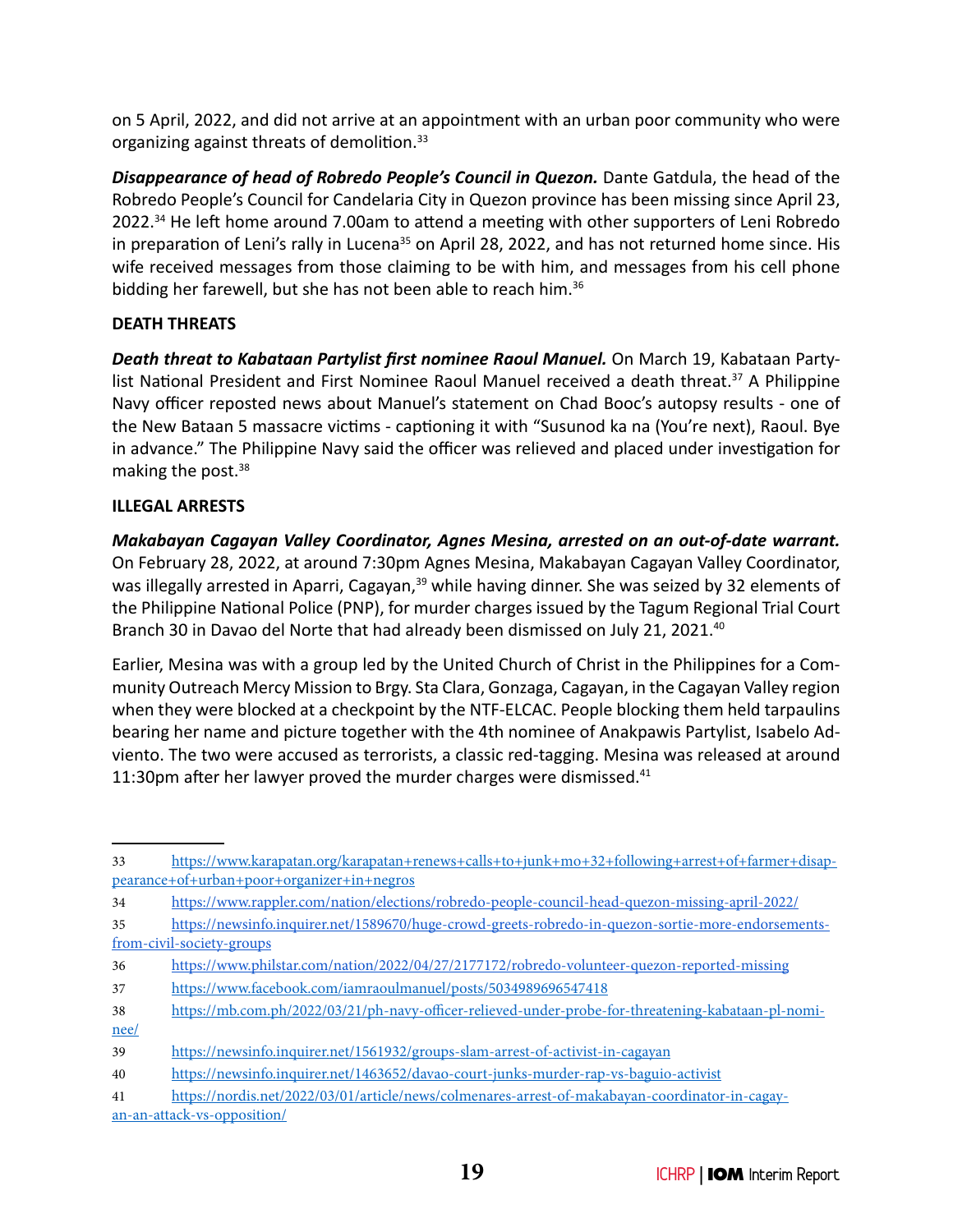*Farmer leader Henry Palaje arrested in Albay.* On March 7, Henry Palaje, leader of the Farmer's Organization OMA which is a member of the Anakpawis Party List Albay Chapter, was arrested in Albay.

*Jonathan Mercado, 10 Anakpawis activists arrested in Cavite, Bacoor.* On March 10, Cavite police in Barangay Mayugam, Silang, arrested Jonathan Mercado, spokesperson of Teatro Kabataan Mula sa Nayon and a staff of Anakpawis Southern Tagalog's regional campaign. He was arrested without a warrant at approx. 8:30 am. As well, PNP and Philippine Drug Enforcement Agency (PDEA) in Cavite raided sitio Bagong Silangan, Barangay Talaba 7 in Bacoor, arresting ten Anakpawis volunteers. At least nine were physically assaulted and harassed, including Joel Salabania, vice chairperson of Anakpawis Cavite.<sup>42</sup> This was on the heels of the March 4 Leni-Kiko rally in Cavite, which was red-tagged by Rep Boying Remulla and Ping Lacson.

*Negros farmer Nemfa Delima arrested.* On 1 April, state elements ransacked the house of Nemfa Delima and illegally arrested her. A caliber .38, ammunition and a rifle grenade were planted in her residence.<sup>43</sup>

*Anakpawis Partylist 4th Nominee Isabelo Adviento arrested on trumped up charges.* In the evening of April 8, at least 30 officers of the Philippine National Police arrested Isabelo 'Buting' Adviento while he was eating in a Jollibee restaurant in Nueva Vizcaya.44 He is charged with illegal possession of firearms and explosives allegedly seized from an illegal raid of his house in Cagayan in December 2020. A warrant was issued in June 2021. Adviento and his counsel had asked the Department of Justice to review the cases for illegal procedures.<sup>45</sup>

*Peasant activist Carlo Reduta was arrested in Quezon province.* Young peasant activist Carlo Reduta was arrested in Quezon province on March 18, 2022, and is now facing trumped-up charges of murder under the Anti-Terrorism Act. He comes from a family of peasant activists who have long faced harassment by state forces.<sup>46</sup>

*BAYAN Panay leader Elmer Forro arrested.* The Secretary General of the Panay Chapter of BAYAN (an alliance of progressive organizations), Elmer Forro, was arrested in Iloilo on March 29, 2022, on trumped-up murder charges. He had been red-tagged multiple times before his arrest. Forro and other witnesses testified before the Iloilo Prosecutor's office that he was nowhere near the location on the date of the alleged murder but was distributing COVID-19 aid to communities.<sup>47</sup>

*Arrest of church worker Aldeem Yañez in Cagayan de Oro.* Following intense red tagging, Aldeem Yañez of the Iglesia Filipina Independiente (IFI) was arrested in an early morning raid at his home in Cagayan de Oro on Palm Sunday, April 10, 2022. Police claimed to have found a pistol, a

<sup>42</sup> [https://www.bulatlat.com/2022/03/12/attacks-vs-anakpawis-coordinators-volunteers-in-southern-taga](https://www.bulatlat.com/2022/03/12/attacks-vs-anakpawis-coordinators-volunteers-in-southern-tagalog-intensify/)[log-intensify/](https://www.bulatlat.com/2022/03/12/attacks-vs-anakpawis-coordinators-volunteers-in-southern-tagalog-intensify/)

<sup>43</sup> [https://www.karapatan.org/karapatan+renews+calls+to+junk+mo+32+following+arrest+of+farmer+disap](https://www.karapatan.org/karapatan+renews+calls+to+junk+mo+32+following+arrest+of+farmer+disappearance+of+urban+poor+organizer+in+negros)[pearance+of+urban+poor+organizer+in+negros](https://www.karapatan.org/karapatan+renews+calls+to+junk+mo+32+following+arrest+of+farmer+disappearance+of+urban+poor+organizer+in+negros)

<sup>44</sup> <https://kodao.org/anakpawis-nominee-arrested-in-nueva-vizcaya/>

<sup>45</sup> https://newsinfo.inquirer.net/1580554/party-list-nominee-arrested-in-nueva-vizcaya#ixzz7Pw7ZJtn6

<sup>46</sup> [https://www.bulatlat.com/2022/03/21/peasant-youth-activist-arrested-in-quezon-province-charged-with](https://www.bulatlat.com/2022/03/21/peasant-youth-activist-arrested-in-quezon-province-charged-with-anti-terror-act/)[anti-terror-act/](https://www.bulatlat.com/2022/03/21/peasant-youth-activist-arrested-in-quezon-province-charged-with-anti-terror-act/)

<sup>47</sup> <https://www.rappler.com/nation/activist-elmer-forro-arrested-iloilo/>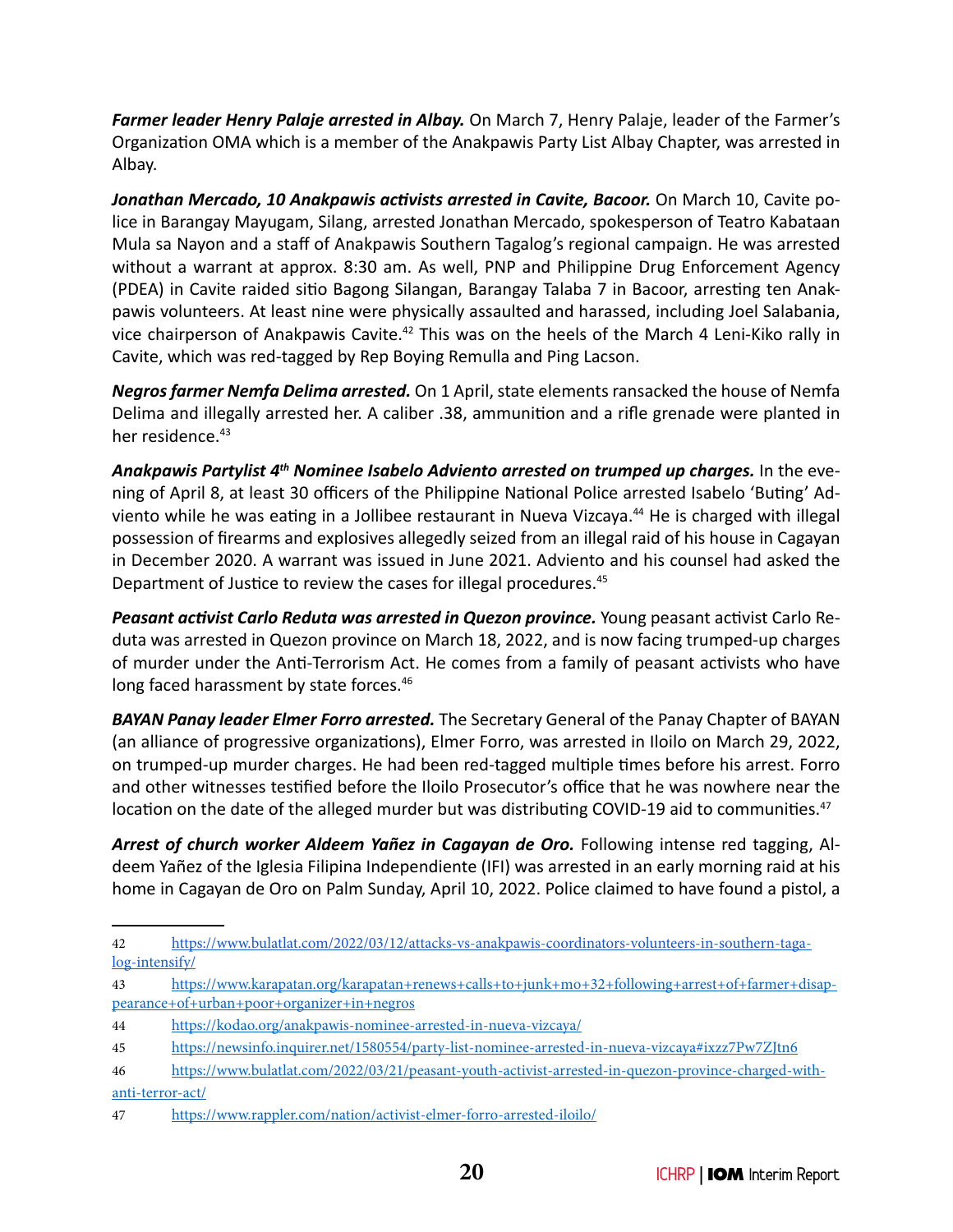grenade, rifle grenades and "subversive documents".<sup>48</sup> Yañez is a good-standing IFI member who served as a volunteer to the IFI Visayas-Mindanao Regional Office for Development (VIMROD) and the Philippine Ecumenical Peace Platform, which seeks the resumption of the peace talks between the government and the NDFP.

*Arrest of three Bayan Muna elderly members in Pampanga***.** Community organizers and Bayan Muna members, Maria Teresa Buscayno, Erlinda David and Evelyn Munoz, were arrested in Mabalacat, Pampanga on April 13, 2022. The police and military accused these elderly women of being high ranking officers of the Communist Party of the Philippines (CPP).<sup>49</sup>

#### **HARASSMENT AND SURVEILLANCE**

*Systematic attack on Anakpawis in Southern Tagalog.* On March 9, 2022, Anakpawis volunteers in Quezon in Southern Tagalog, Felizardo Repaso and his wife, reported being continually harassed, spied on and surveilled by soldiers outside their home for at least three days. Also on March 9, plain clothes officers were searching for Anakpawis Laguna Coordinator Red Clado, who they accuse of being a "high ranking member of the CPP-NPA-NDF." On March 5, volunteers for Anakpawis Cagayan Valley Chapter were harassed by the military in Isabela while on their way to join a mural painting activity in support of Leni-Kiko.<sup>50</sup> These systematic attacks came on the heels of the Leni-Kiko rally in Cavite on March 4, which was red-tagged by Rep Boying Remulla and Ping Lacson.

*Gabriela Partylist Rep. Arlene Brosas surveilled and harassed.* On April 4 in Cagayan, Rep. Arlene Brosas and members of the local chapter of Gabriela Women's Partylist were stopped at a checkpoint and photographed while on their way to campaign and to undertake voters' education. After leaving the checkpoint, they were followed. At the venue, a state agent took a photo of the attendance sheet and asked a resident to take photos of participants.<sup>51</sup>

#### **MASSIVE RED TAGGING**

**Ping Lacson, Remulla red tags Leni-Kiko Cavite rally March 4.** Senator Ping Lacson, a presidential candidate, tweeted on March 6: "This is worrisome. A coalition government with the CPP/NPA/ NDF will set back the gains of the government's efforts to end the country's decades-old insurgency problem."52 He was targeting Vice President Leni Robredo over her successful rally on March 4.

On local radio, Cavite 7th District Rep. Jesus Crispin "Boying" Remulla claimed that those who attended the campaign rally were paid P500 each. He then red tagged those in attendance saying, "They have many students there, the activists from the Left. They were trained by the NDF. They brought banners but these were pink."53 Attendees using the hashtag #BoyingSinungaling showed

<sup>48</sup> <https://www.mindanews.com/top-stories/2022/04/ifi-cries-foul-over-arrest-of-red-tagged-member-in-cdo/>

<sup>49</sup> <https://kodao.org/rights-group-says-3-women-arrested-in-pampanga-are-organizers-not-terrorists/>

<sup>50</sup> [https://www.bulatlat.com/2022/03/12/attacks-vs-anakpawis-coordinators-volunteers-in-southern-taga](https://www.bulatlat.com/2022/03/12/attacks-vs-anakpawis-coordinators-volunteers-in-southern-tagalog-intensify/)[log-intensify/](https://www.bulatlat.com/2022/03/12/attacks-vs-anakpawis-coordinators-volunteers-in-southern-tagalog-intensify/)

<sup>51</sup> <https://www.facebook.com/100069036405667/posts/281320534179158/>

<sup>52</sup> <https://twitter.com/iampinglacson/status/1500325771755225092>

<sup>53</sup> [https://newsinfo.inquirer.net/1564109/boying-remulla-claims-attendees-of-campaign-rally-in-general-tri](https://newsinfo.inquirer.net/1564109/boying-remulla-claims-attendees-of-campaign-rally-in-general-trias-were-paid-p500-each)[as-were-paid-p500-each](https://newsinfo.inquirer.net/1564109/boying-remulla-claims-attendees-of-campaign-rally-in-general-trias-were-paid-p500-each)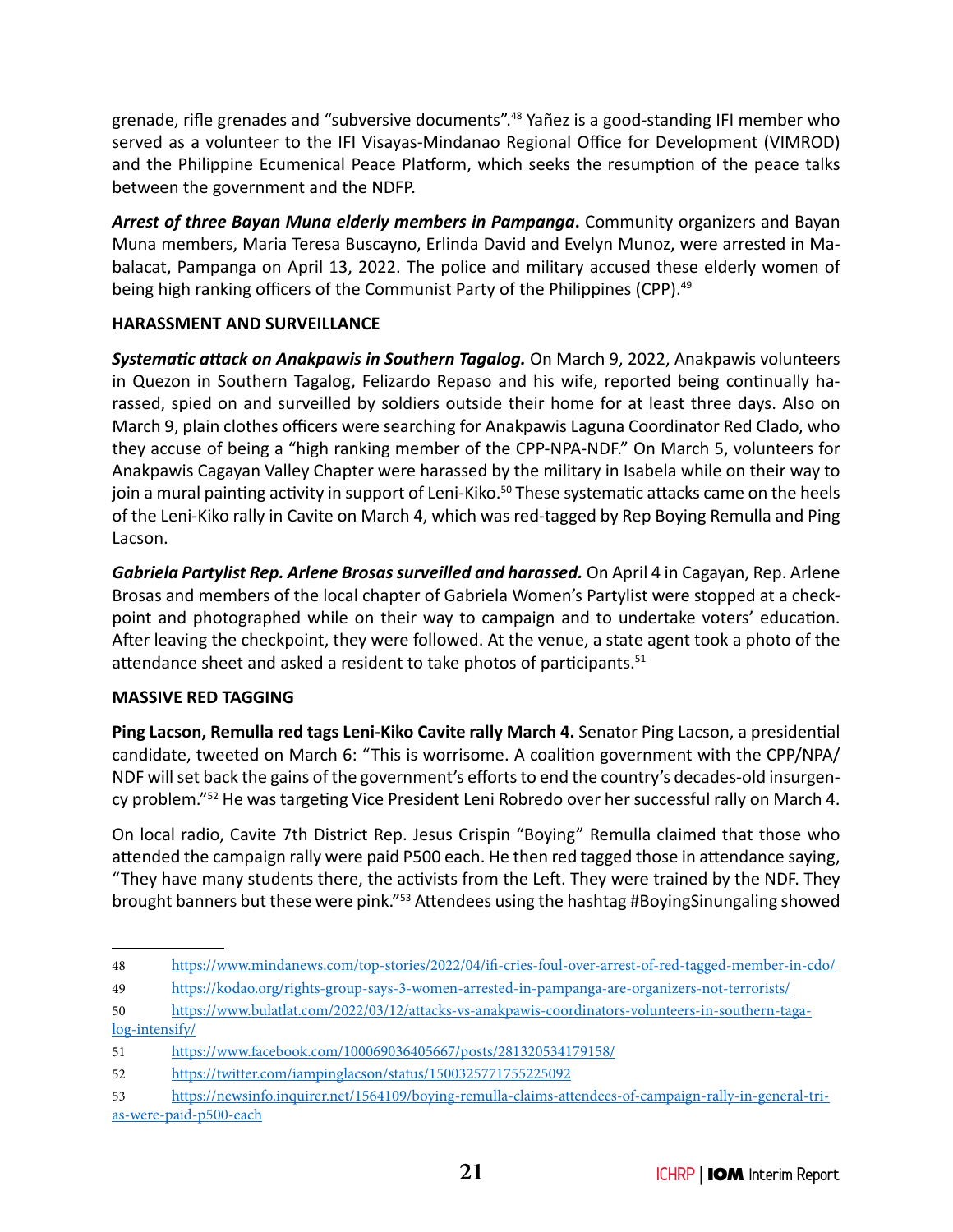the reality of the event. Robredo herself called on both Sen. Lacson and Rep. Remulla to show proof or stop making false accusations.54 Soon after, on March 10, 12 Anakpawis Partylist Cavite members were violently attacked and arrested without warrant by the PDEA.

*Badoy red tags Leni, Baguio City Mayor, Cordillera People's Alliance, Makabayan partylists.* In social media posts on March 21, Undersecretary Lorraine Marie Badoy, NTF-ELCAC spokesperson for sectoral concerns, attacked VP Robredo, Baguio City Mayor Magalong, and Sorsogon Governor Chiz Escudero for alleged connections with or sympathy for the CPP-NPA.<sup>55</sup> She also targeted the Cordillera People's Alliance and Makabayan partylist groups, accusing them of being "urban operatives" of the CPP-NPA and questioning why Robredo's camp refused to condemn them. In response, VP Robredo's camp said Badoy and the NTF-ELCAC had to show proof for these claims. Youth Act Now Against Tyranny - Baguio- Benguet condemned the attacks against "peoples and youth organizations such as KABATAAN Partylist and Cordillera Peoples' Alliance who have only tirelessly served and advanced the genuine interests of the youth and indigenous people."

*Tarpaulins red tagging progressive partylist and youth organizations hung in Baguio City***.** On March 25, red-tagging tarps were hung in Brgy. St. Joseph Village, signed by "Patriotic Filipinos of Baguio City", despite the recent order of Mayor Benjamin Magalong banning the posting of red tagging tarps. The tarps tagged Kabataan Partylist, Gabriela Women's Party and youth organizations National Union of Students of the Philippines (NUSP), Student Christian Movement of the Philippines (SCMP and) a duly recognized school-based organization, ACS UP Baguio, among others.56

*Robredo red-tagged in Leyte.* On March 28, 2022, just before VP Leni's campaign sortie began in Leyte, signs linking her to the CPP, the NDFP and the New People's Army (NPA) were hung on trees around the government center in Palo City.<sup>57</sup> These signs were removed after Robredo supporters complained to the security guards, but other signs red-tagging progressive partylists could still be found around the city**. 58**

*President Duterte red-tags Makabayan bloc.* During his "Talk to the People" briefing on March 29, 2022, President Duterte red-tagged the Makabayan partylists Anakpawis, Bayan Muna, ACT Teachers, and Gabriela Women's Party as "legal fronts" of the CPP and urged the people not to vote for them. House Deputy Minority Leader and Bayan Muna Representative Carlos Zarate condemned this as a desperate election tactic in the face of Robredo's growing popularity.<sup>59</sup>

**Duterte hints in favor of peace talks but intelligence adviser red-tags candidates who agree.**  President Duterte promises to continue to crush the communist insurgency up to June 30. But he

- 59 [https://newsinfo.inquirer.net/1575492/duterte-echoes-ntf-elcac-links-makabayan-bloc-anew-to-commu-](https://newsinfo.inquirer.net/1575492/duterte-echoes-ntf-elcac-links-makabayan-bloc-anew-to-communists)
- [nists](https://newsinfo.inquirer.net/1575492/duterte-echoes-ntf-elcac-links-makabayan-bloc-anew-to-communists)

<sup>54</sup> [https://www.rappler.com/nation/elections/boying-remulla-ping-lacson-under-fire-red-tagging-leni-robre](https://www.rappler.com/nation/elections/boying-remulla-ping-lacson-under-fire-red-tagging-leni-robredo-supporters/)[do-supporters/](https://www.rappler.com/nation/elections/boying-remulla-ping-lacson-under-fire-red-tagging-leni-robredo-supporters/)

<sup>55</sup> [https://mb.com.ph/2022/03/21/ntf-elcac-exec-slams-vp-leni-baguio-mayor-sorsogon-governor-over-cpp](https://mb.com.ph/2022/03/21/ntf-elcac-exec-slams-vp-leni-baguio-mayor-sorsogon-governor-over-cpp-npa-issues/)[npa-issues/](https://mb.com.ph/2022/03/21/ntf-elcac-exec-slams-vp-leni-baguio-mayor-sorsogon-governor-over-cpp-npa-issues/)

<sup>56</sup> <https://www.facebook.com/1432036267094639/posts/2882774175354167/>

<sup>57</sup> [https://www.karapatan.org/duterte+and+ntf+elcacs+red+tagging+vs+makabayan+and+robre-](https://www.karapatan.org/duterte+and+ntf+elcacs+red+tagging+vs+makabayan+and+robredo+spate+of+attacks+and+arrests+undermine+integrity+of+elections)

[do+spate+of+attacks+and+arrests+undermine+integrity+of+elections](https://www.karapatan.org/duterte+and+ntf+elcacs+red+tagging+vs+makabayan+and+robredo+spate+of+attacks+and+arrests+undermine+integrity+of+elections)

<sup>58</sup> <https://www.rappler.com/nation/elections/leni-robredo-red-tagged-streamers-leyte-visit-march-28-2022/>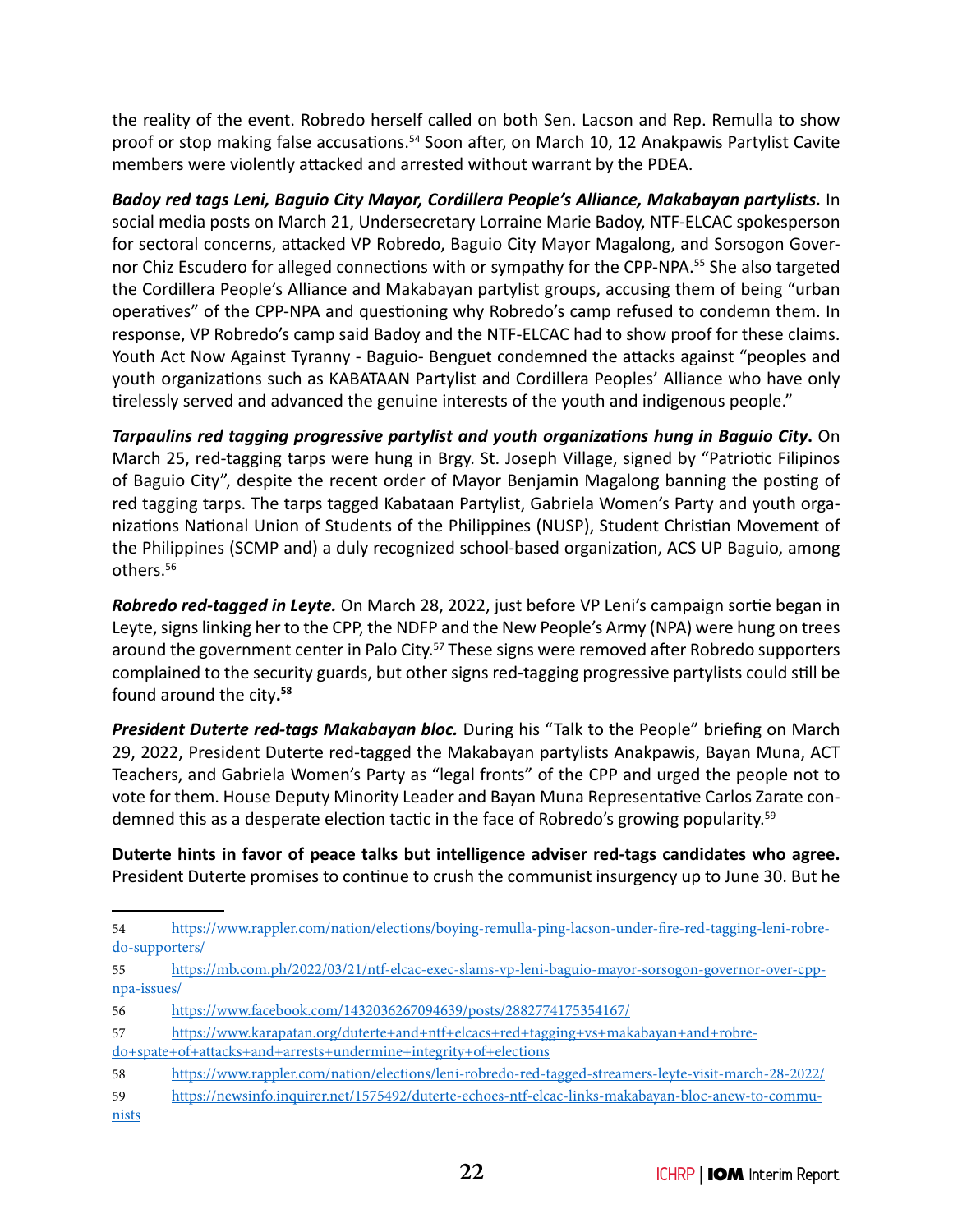also expressed hope that the next president would succeed in peace talks with the communists.<sup>60</sup> Then senatorial aspirant Loren Legarda expressed her support and made a statement on her website on April 21 urging the government to resume the peace talks and pursue socio-economic reforms.<sup>61</sup> The head of President Duterte's intelligence agency, Alex Paul Monteagudo, however spoke against presidential candidates Leni Robredo, Ping Lacson, Isko Moreno and Manny Pacquiao for their support for resuming the peace talks.<sup>62</sup>

#### **MEDIA MANIPULATION AND REPRESSION**

*CNN Philippines debate hit by DDoS attack.* On the evening of 27 February, CNN Philippines hosted the Philippine presidential debate, with every Presidential candidate except for Senator Bongbong Marcos. At 7:30 pm, with the debate mid-stream, CNN Philippines announced on their social media that their website was down from a DDoS (denial of service) attack.<sup>63</sup> Two hours later, at 9:30 pm, their website was back up and running. Media outlets including ABS-CBN, Rappler, Vera Files, and Philstar have had repeated cyberattacks since December 2021. Alternative media websites Bulatlat, Kodao Production and AlterMidya have also been attacked. DDoS attacks are illegal in the Philippines under E-commerce law.<sup>64</sup>

*Fake News – Disinformation.* There has been a massive spike in online posts, comments and misinformation about Marcos Jr. and Robredo.<sup>65</sup> "Data show Robredo reeling from preponderantly negative messages and Marcos Jr. enjoying overwhelming positive ones," according to fact-checker Tsek.ph.<sup>66</sup> Among the false claims about the Marcoses is the popular assertion that the patriarch made his fortune when he was a lawyer via a massive gold payment from a client. False or misleading claims about Robredo, on the other hand, included doctored photos and videos portraying her as stupid, unfriendly towards voters, or even a communist.<sup>67</sup>

*Reporter harassed, red tagged, as safety office reopens for journalists. Rappler* reporter Lian Buan was harassed by the Marcos camp on 13 April 2022 when she approached Marcos Jr. for an interview after his rally in Quezon City. A Marcos media relations officer shoved her wrist and kept putting down her smartphone – which she was using to take video – while security personnel pushed her onto the scaffolding causing her to cry out "Ouch! It hurts!" in Filipino.<sup>68</sup> Hours before this, Buan was red-tagged by a Twitter account, which accused her of being a "high ranking official of the CPP-NPA-NDF".69

63 <https://www.facebook.com/CNNPhilippines/photos/3385699111669964>

- [pines-hit-by-cyberattack-during-presidential-debate.html](https://www.ifj.org/media-centre/news/detail/category/press-releases/article/philippines-cnn-philippines-hit-by-cyberattack-during-presidential-debate.html)
- 65 [https://www.gmanetwork.com/news/topstories/nation/826034/marcos-jr-winning-philippine-election-mis](https://www.gmanetwork.com/news/topstories/nation/826034/marcos-jr-winning-philippine-election-misinformation-say-fact-checkers/story/)[information-say-fact-checkers/story/](https://www.gmanetwork.com/news/topstories/nation/826034/marcos-jr-winning-philippine-election-misinformation-say-fact-checkers/story/)
- 66 <https://news.abs-cbn.com/news/03/23/22/marcos-heir-wins-ph-election-misinformation-race>
- 67 <https://newsinfo.inquirer.net/1572763/marcos-jr-winning-ph-poll-misinformation-drive-analysis>
- 68 <https://www.rappler.com/nation/elections/rappler-to-marcos-camp-stop-harassing-journalists/>
- 69 [https://cmfr-phil.org/press-freedom-protection/attacks-and-threats-against-the-media/alerts/rappler-jour-](https://cmfr-phil.org/press-freedom-protection/attacks-and-threats-against-the-media/alerts/rappler-journalist-shoved-during-uniteam-rally/)

<sup>60</sup> [https://www.philstar.com/headlines/2022/04/17/2174812/duterte-hopeful-peace-talks-cpp-npa-ndf-under](https://www.philstar.com/headlines/2022/04/17/2174812/duterte-hopeful-peace-talks-cpp-npa-ndf-under-next-admin)[next-admin](https://www.philstar.com/headlines/2022/04/17/2174812/duterte-hopeful-peace-talks-cpp-npa-ndf-under-next-admin)

<sup>61</sup> [https://www.lorenlegarda.com.ph/legarda-urges-govt-to-resume-peace-talks-and-pursue-socio-economic](https://www.lorenlegarda.com.ph/legarda-urges-govt-to-resume-peace-talks-and-pursue-socio-economic-reforms/)[reforms/](https://www.lorenlegarda.com.ph/legarda-urges-govt-to-resume-peace-talks-and-pursue-socio-economic-reforms/)

<sup>62</sup> <https://newsinfo.inquirer.net/1544541/nica-chief-its-insane-to-talk-peace-again-with-reds>

<sup>64</sup> [https://www.ifj.org/media-centre/news/detail/category/press-releases/article/philippines-cnn-philip-](https://www.ifj.org/media-centre/news/detail/category/press-releases/article/philippines-cnn-philippines-hit-by-cyberattack-during-presidential-debate.html)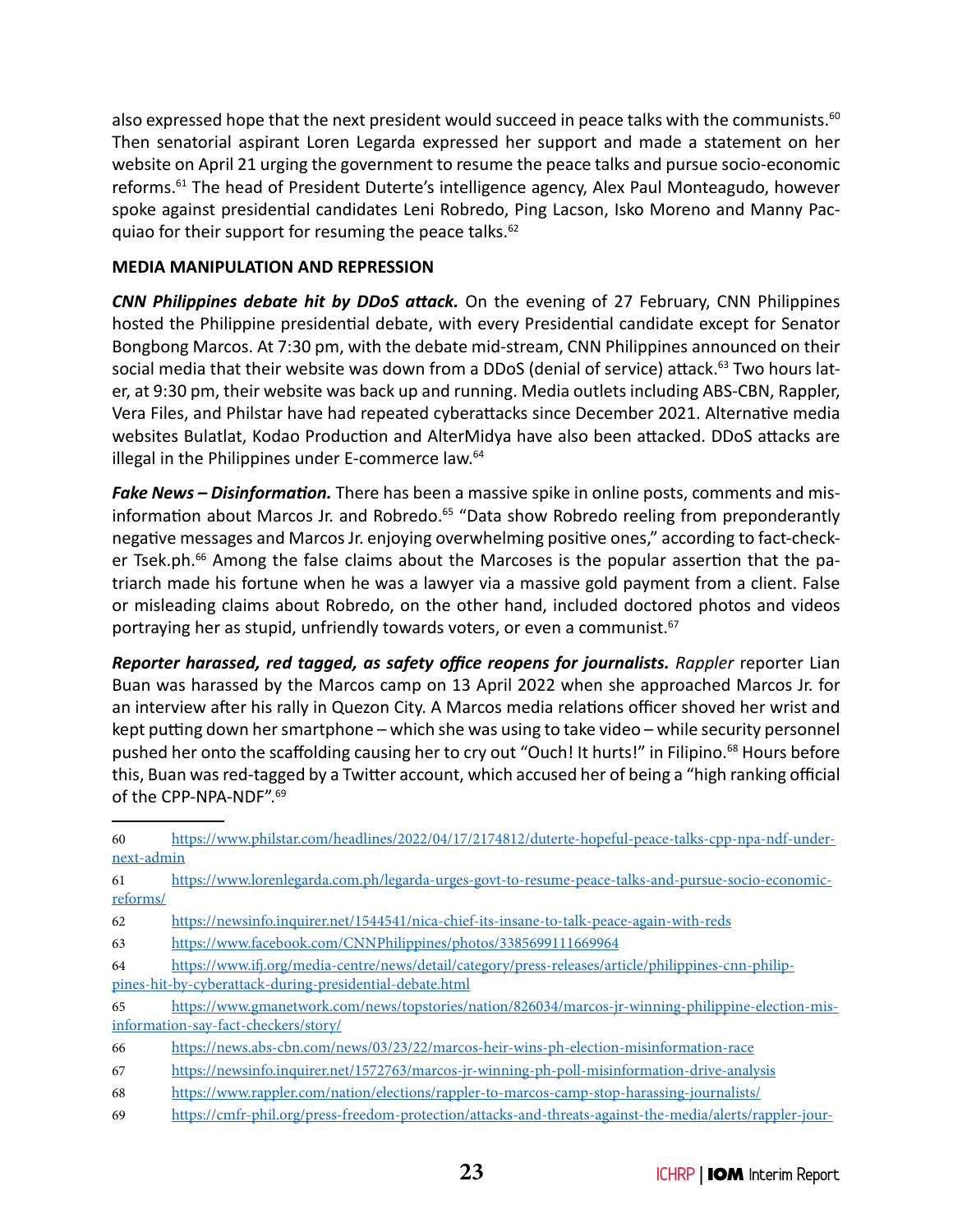*Fake video used against Robredo's daughter.* Vice President Leni Robredo directly accused Marcos Jr., of spreading an alleged fake lewd video of her eldest daughter, saying fake news has really been his modus since he lost in the 2016 vice presidential race. The video surfaced barely a week after Robredo surged by 9 percentage points in the Pulse Asia survey.<sup>70</sup>

*Misogyny***.** Gabriela Women's Party (GWP) and Amihan National Federation of Peasant Women<sup>71</sup> slammed political candidates for objectifying and degrading women during their political rallies. Former actor turned Quezon City vice mayor, and mayor Senatoriable Herbert Bautista along with actor and Ormoc City Mayor Richard Gomez during a recent Uniteam rally entertained the crowd by "courting", touching and kissing a 23-year old female supporter on stage.<sup>72</sup>

#### **OVERSEAS VOTING**

*OFWs for Leni and the Migrant's Agenda.* OFWs neglected by the Duterte administration rejected BBM-Sara and placed their hopes on Leni-Kiko who vowed to provide better protection and benefits to them.<sup>73</sup> "OFWs for Leni" trooped to the Leni-Kiko headquarters in Quezon City on May 3, 2022, recounting the neglect they have faced from the Duterte regime and symbolically presenting their 14-point migrant's agenda to the Leni-Kiko tandem. The agenda is as follows:

- 1. Free and comprehensive support and assistance to all OFWs affected by the pandemic
- 2. Free RT-PCR testing and adequate quarantine facilities for repatriated OFWs
- 3. Immediate and safe repatriatiation of all stranded migrant workers displaced by COVID-19
- 4. Comprehensive and accessible reintegration program for returning OFWs
- 5. Enhanced social protection and welfare programs by mandated government agencies
- 6. Increased budget for additional shelters and welfare services for distressed OFWs
- 7. Timely, competent, and continuous legal welfare assistance to detained OFWs
- 8. Stronger and effective social protection mechanisms and access to justice for exploited OFWs
- 9. Security of tenure for sea-based migrants or seafarers including fishers after one year of working
- 10. Recognition of sea-based migrants working in fishing vessels as seafarers
- 11. Full protection, health coverage and benefits for illnesses, injuries and death resulting from overseas employment
- 12. Full subsidy for social protection and welfare services for distressed overseas Filipinos

[nalist-shoved-during-uniteam-rally/](https://cmfr-phil.org/press-freedom-protection/attacks-and-threats-against-the-media/alerts/rappler-journalist-shoved-during-uniteam-rally/)

<sup>70</sup> <https://newsinfo.inquirer.net/1582252/robredo-marcos-behind-my-daughters-fake-lewd-video>

<sup>71</sup> [https://m.facebook.com/pages/category/Nonprofit-organization/amihanwomen/posts/?locale2=en\\_US](https://m.facebook.com/pages/category/Nonprofit-organization/amihanwomen/posts/?locale2=en_US)

<sup>72</sup> <https://www.youtube.com/watch?v=ZuIv5fOAJU0>

<sup>73</sup> <https://mb.com.ph/2022/04/25/robredo-pangilinan-vow-protection-social-security-for-ofws/>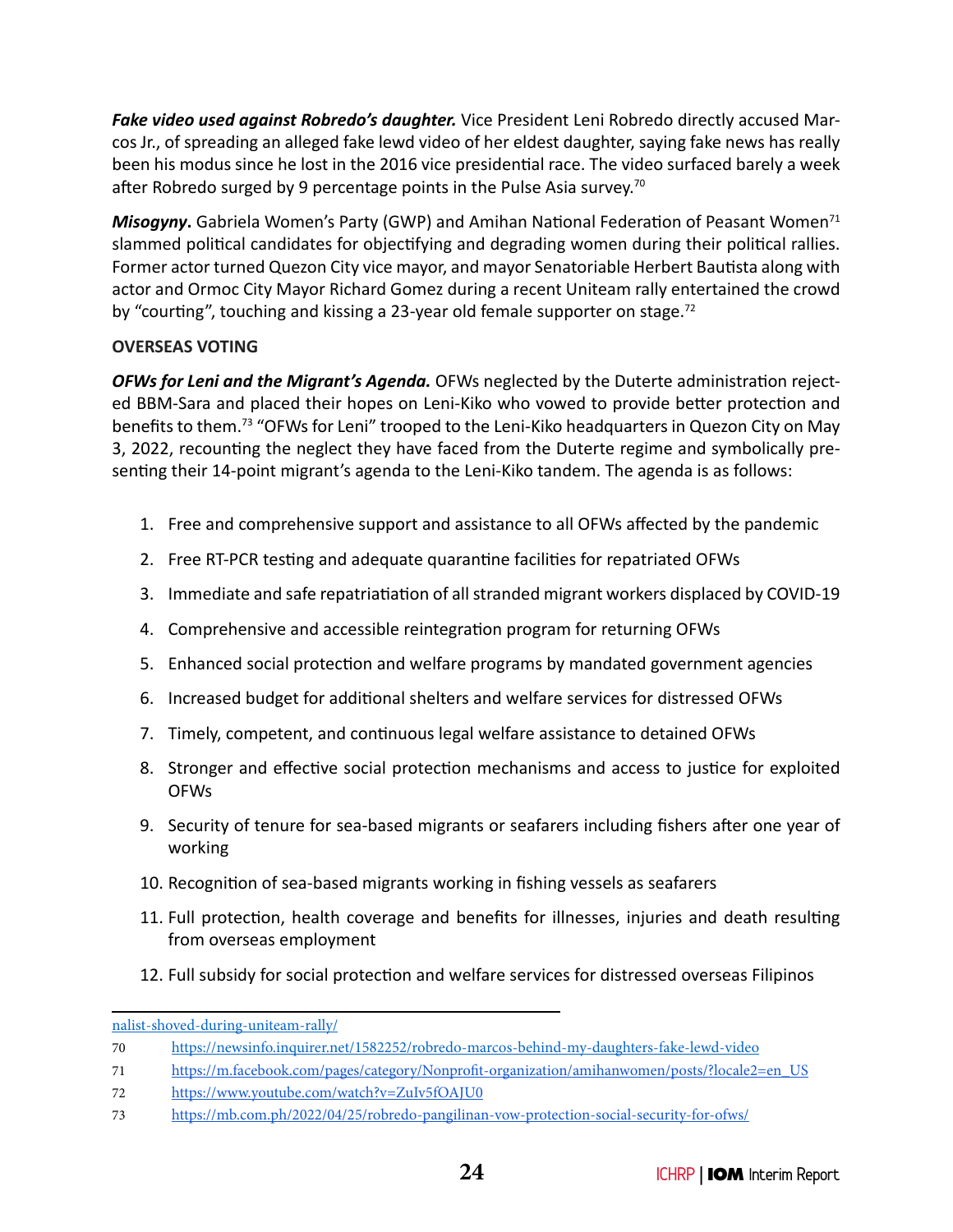- 13. Abolition of policies that facilitate labor export; Job creation and job security
- 14. Support for OFWs' rights to form and belong to associations and unions that defend their rights

*Voter suppression and other obstacles to voting.* OFWs were the first to cast their votes in this election cycle as overseas absentee voting (OAV) began on 10 April 2022. However, since the supposed first day of overseas voting, OFWs have faced voter suppression and other obstacles to voting. This has led to lower voter turnout than hoped for. As of May 5, Commissioner George Garcia said that while there are 1.697 million overseas voters, "the number of overseas voter turnout is not as promising<sup>74</sup> ... at only 400,000 more or less." Despite all this, the Commission on Elections refuses to extend the voting period,<sup>75</sup> maintaining that all votes must be in by May 9, Philippine time. The following are some of the obstacles faced by OFWs as reported on by the media and by Migrante International:

- *● Polling places were closed on the first day of voting:* In France the Embassy was closed and no one was able to vote on the first day of voting. In Dubai only the consulate was open, while the Philippines Overseas Labor Office (POLO) was not open<sup>76</sup>, resulting in longer lines of voters needing to wait in extreme heat.
- *● Vote counting machines (VCMs) were delayed and insufficient in number:* At the start of voting in Hong Kong the polling precinct only had five VCMs initially (as opposed to the 10 VCMs provided last election), with additional VCMs only provided after outcry from OFWs<sup>77</sup>in Hong Kong. There were only four VCMs in the Kingdom of Saudi Arabia. In both locations the insufficient number of VCMs caused voters to wait in long lines with some giving up or being turned away before they were able to vote. In the US, VCM testing was postponed twice and an announcement of actual VCM testing and sealing was made public only 1-4 days prior to the testing.
- *● Ballots for mail in voting were also delayed or unavailable:* Mail in ballots were not made available to overseas voters in Japan, Italy, New York (USA), Toronto (Canada) and to some voters in Swaziland as of day one of voting. In some cases, ballots were still not mailed ten days after voting had begun. In the US, Canada and Italy - vote by mail is the main mechanism through which OFWs can participate in the election.<sup>78</sup>
- *● Lack of clear communication from Philippines government and Philippines posts abroad:*  Filipino leaders from Italy tried to dialogue with the Philippine government leading up to the 2022 elections (given problems that emerged in the 2019 election)<sup>79</sup>, but they were

77 <https://mb.com.ph/2022/04/11/comelec-to-add-5-more-vcms-in-hk/>

79 [https://www.philstar.com/headlines/2022/04/05/2172470/overseas-filipinos-say-lack-preparations-in](https://www.philstar.com/headlines/2022/04/05/2172470/overseas-filipinos-say-lack-preparations-info-may-keep-many-voting)[fo-may-keep-many-voting](https://www.philstar.com/headlines/2022/04/05/2172470/overseas-filipinos-say-lack-preparations-info-may-keep-many-voting)

<sup>74</sup> [https://www.philstar.com/headlines/2022/05/05/2178930/comelec-no-extension-mail-overseas-voting-de](https://www.philstar.com/headlines/2022/05/05/2178930/comelec-no-extension-mail-overseas-voting-despite-late-deliveries)[spite-late-deliveries](https://www.philstar.com/headlines/2022/05/05/2178930/comelec-no-extension-mail-overseas-voting-despite-late-deliveries)

<sup>75</sup> [https://www.philstar.com/headlines/2022/05/05/2178930/comelec-no-extension-mail-overseas-voting-de](https://www.philstar.com/headlines/2022/05/05/2178930/comelec-no-extension-mail-overseas-voting-despite-late-deliveries)[spite-late-deliveries](https://www.philstar.com/headlines/2022/05/05/2178930/comelec-no-extension-mail-overseas-voting-despite-late-deliveries)

<sup>76</sup> <https://www.rappler.com/nation/elections/updates-overseas-absentee-voting-2022/>

<sup>78</sup> [https://www.rappler.com/nation/elections/ofws-flag-philippines-post-alleged-lack-outreach-overseas-vot](https://www.rappler.com/nation/elections/ofws-flag-philippines-post-alleged-lack-outreach-overseas-voting/)[ing/](https://www.rappler.com/nation/elections/ofws-flag-philippines-post-alleged-lack-outreach-overseas-voting/)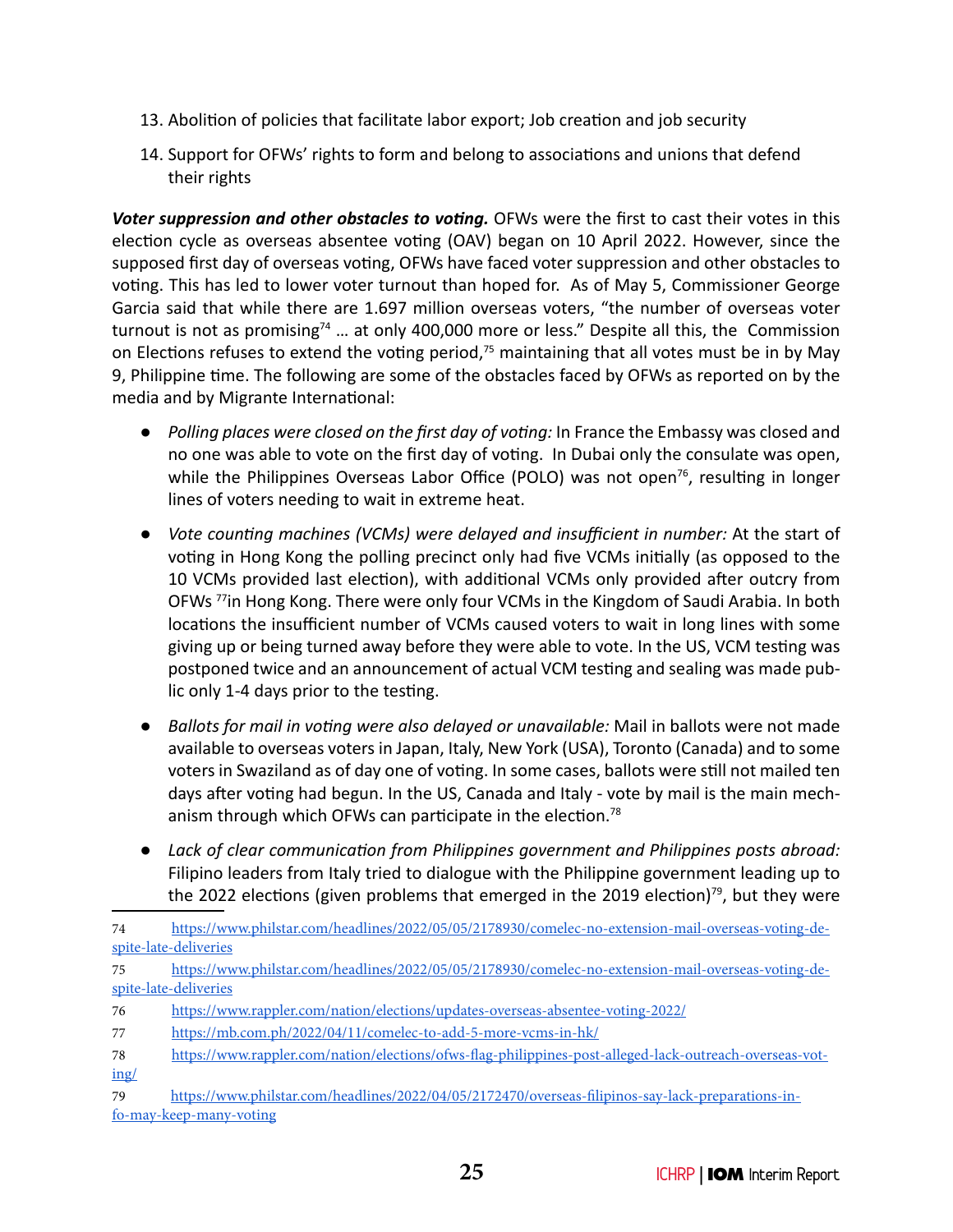ignored. Despite a normal protocol of meeting well before elections, the Philippines consulate in Hong Kong waited just a week before the opening of voting to hold a meeting. US-based Philippines consulates were also delayed in issuing voting instructions. $80$ 

- *● Obstacles specific to employment:* Many of the OFWs in Saudi Arabia who are domestic workers said they did not have a "legal basis" for asking for a day off from their employers to vote; while those in Hong Kong – who are also mostly domestic workers – can only go out to vote on Sundays.
- *● COVID-19 related obstacles:* I[n Shanghai](https://www.pna.gov.ph/articles/1173132)  where most of the OFWs in China work voting is suspended due to strict "zero Covid-19 policy" lockdown.<sup>81</sup>

*Threats to the integrity of the voting process.* There have also been select reports of threats to neutrality and to the integrity of the voting process around the world.

- *● Threats to neutrality*: The wife of the Philippine Ambassador to Saudi Arabia was caught on video campaigning for Bongbong Marcos and Sara Duterte in Riyadh; $^{82}$  while BBM supporters in Dubai were campaigning very near election posts, but were not reprimanded by the Special Board of Election Inspectors (SBEI).
- *● Procedural issues threaten "clean and fair" voting*: In Singapore a spoiled ballot was "inadvertently" given to a Filipino voter. $83$  In the United Kingdom poll watchers were not shown the SBEI's log-in minutes, which enable them to know if their concerns have been registered; the SBEI ran out of stickers and used signed regular adhesive tapes instead for the VCM; and one voter received two ballots. In the Netherlands irregularities include incorrect returned addresses placed on the ballots; registered voters not on the official list; some voters receiving incomplete packets – some with seals and others without.

<sup>80</sup> [https://www.rappler.com/nation/elections/ofws-flag-philippines-post-alleged-lack-outreach-overseas-vot](https://www.rappler.com/nation/elections/ofws-flag-philippines-post-alleged-lack-outreach-overseas-voting/)[ing/](https://www.rappler.com/nation/elections/ofws-flag-philippines-post-alleged-lack-outreach-overseas-voting/)

<sup>81</sup> <https://www.pna.gov.ph/articles/1173132>

<sup>82</sup> [https://www.rappler.com/nation/elections/wife-of-philippine-envoy-saudi-arabia-wears-ferdinand-bong](https://www.rappler.com/nation/elections/wife-of-philippine-envoy-saudi-arabia-wears-ferdinand-bongbong-marcos-jr-shirt-talking-to-ofws/)[bong-marcos-jr-shirt-talking-to-ofws/](https://www.rappler.com/nation/elections/wife-of-philippine-envoy-saudi-arabia-wears-ferdinand-bongbong-marcos-jr-shirt-talking-to-ofws/)

<sup>83</sup> <https://newsinfo.inquirer.net/1583666/comelec-pressed-act-on-oav-complaints>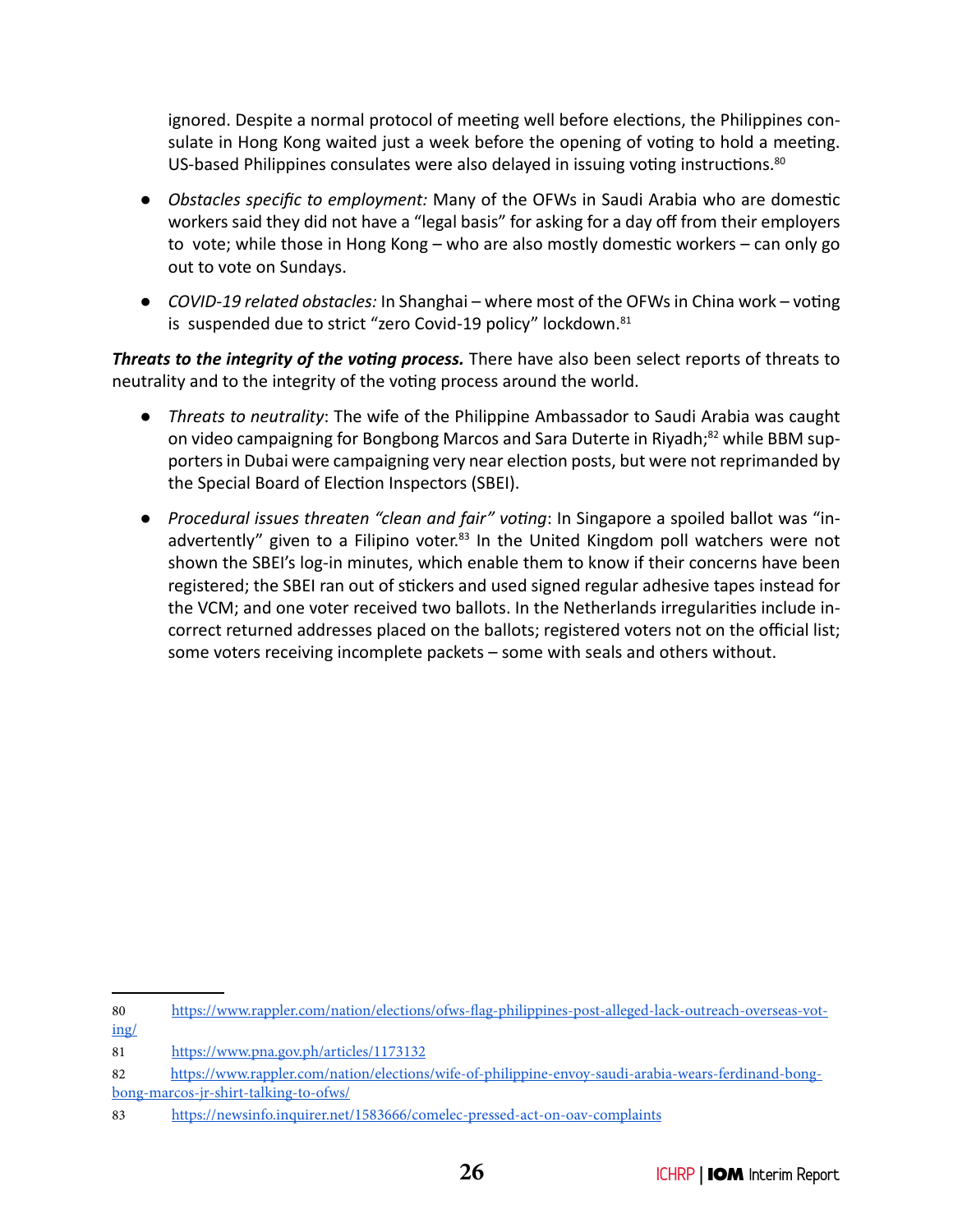### **Context**

The 2022 election was a struggle between two major camps: a fascist militarism embodied in the dynastic candidacies of Ferdinand "Bongbong" Marcos Jr., the son of late dictator and military strongman Ferdinand E. Marcos, and his running mate Sara Duterte, daughter of current President Rodrigo "Roa" Duerte; and a democratic anti-fascist slate led by current Vice President Leni Robredo. The ultimate power of the Marcos-Duterte alliance is rooted in the bloated US-backed military, which has been a pervasive feature of Philippine politics since the US-Marcos dictatorship (1972-86), and effectively marshalled by the Duterte regime to dominate every feature of Philippine political life.

The Marcos-Duterte victory brings six more years of what we have seen under the Duterte regime - mass killings and crimes against humanity in ongoing wars on Drugs, Dissent and the Moro and Indigenous Peoples of the Philippines.

Fascist repression is now the primary policy lever to keep a lid on the social volcano of poverty that is the foundation of the Philippines political reality. Under Duterte, it was the tool used to manage public health challenges such as drug addiction and the COVID-19 pandemic as well as to eliminate political dissenters and to facilitate land-grabbing.

#### **Legacy of Colonial Rule**

Under U.S. rule, the Philippine state came into being as a representative of the political and economic elites and their self-interests, which largely aligned with those of the colonial power for U.S.-led investment and super profit repatriation. The oligarchy and landed elites wield the powers of government to serve and preserve these interests, legitimized with the holding of regular elections.

U.S. colonizers in the Philippines established a mirror of their two-party system of government and elections. Until 1972, the Nacionalista Party and Liberal Party took turns to take power. Intra-elite rivalry was driven by local, land-based political clans to capture resources and boost their wealth through 'elected' political positions.

What was entrenched through elite democracy was a government that willingly accepted the country's subservient role of being an exporter of raw materials and semi-processed goods and an importer of finished products. It is a government vested in the interests of the U.S. imperial power and the domestic elite – a government that is run like a profit venture.

The semi-colonial democracy broke down in the early 1970s under growing political and economic instability. In its place was a U.S.-approved military dictatorship under Marcos which created a broad role for the military in political affairs, a role which has only grown over the three-and-ahalf decades since the downfall of Ferdinand Marcos. Marcos Sr. ran a 14-year military dictatorship that led to widespread human rights violations: 3,257 known extrajudicial killings; 35,000 documented tortures; 77 'disappeared'; and 70,000 incarcerations. The Marcos dictatorship was probably most noted for the level of kleptocracy. The Marcos family was estimated to have stolen at least US\$10 billion from the Philippine Treasury of which only a small portion has ever been recovered. In no small measure was that stolen wealth used to fund the Presidential aspirations of Marcos Jr. The colonization of the Philippines under Spain and the U.S., and its legacy of elite control, has made the Philippines one of the most impoverished countries in Asia. Income distribution in the Philippines is highly uneven and the worst among ASEAN countries. Poverty rates are higher than any other ASEAN country.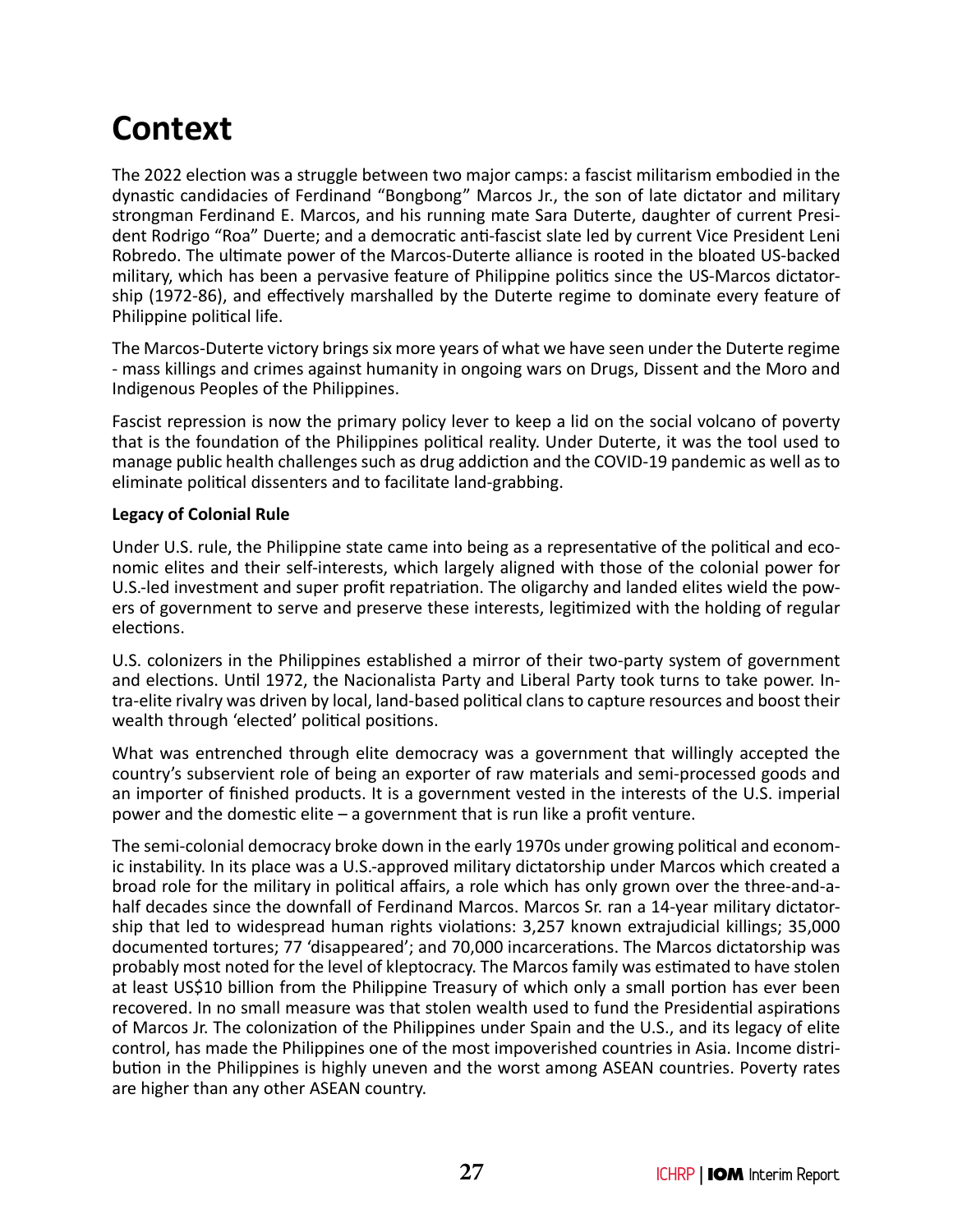Industrial development in basic industries has been stalled for decades due to neoliberal economic policies. In the absence of economic development and job opportunities in the Philippines, successive governments since the Marcos dictatorship have pursued a labor export policy sending more than 10 million Filipinos abroad in search of work. Immediately prior to the pandemic, up to 6,000 Filipinos were leaving the country for work every day. Nearly 1.7 million overseas Filipinos were registered to vote in Philippine elections.

#### **Duterte Regime and Human Rights**

The Duterte administration has maintained the legacy of colonialism. It pushed forward neoliberal policies (e.g., the unprecedented liberalization of rice imports) and protected the profits of foreign corporations and domestic oligarchs. Duterte's domestic oligarchs have built their fortunes from real estate development and from taking over public utilities. As pursuit of neoliberal doctrines become less popular, the response has been to ratchet up state repression.

Of the 109 million Filipino people in 2021, at least 55 million and probably 65 million live in poverty. Yet inequality has grown, with land, wealth, and political power concentrated in the hands of a few oligarchs. This gross structural inequality is the driver of movements for justice which confront the combined power of political elites and big corporations. Duterte's regressive tax policies have distributed income upwards to the wealthy. The 2017 Tax Reform for Acceleration and Inclusion (TRAIN) increased consumption tax to hit the poor hard, while the Corporate Recovery and Tax Incentives for Enterprises (CREATE) program in 2020 gifted the rich with the reduction of the corporate tax rate from 30 per cent to 25 per cent.<sup>84</sup>

President Duterte's 2021 Budget increased defence spending by 14.5 per cent to Php 205.8 billion (US\$4.11 billion) and cut social welfare spending by 51.7 per cent to Php 176.9 billion (US\$3.53 billion). The government will expand its debt servicing in 2021 by over 86 per cent to Php 1.79 trillion (US\$35.8 billion), from the record Php 962.46 billion (US\$19.25 billion) it recorded in 2020. At this rate, debt servicing equates to nearly 40 per cent of the Php 4.5 trillion (US\$90 billion) budget for 2021.85

Rodrigo Duterte conducted a brutal "war on drugs", a war on dissent and a war against Indigenous and Moro peoples. During his six-year term, the number of civilians killed was in the range of 30,000.<sup>86</sup> The 2022 Philippine elections took place in the most repressive context seen since the time of dictator Ferdinand Marcos.

Duterte encouraged extrajudicial killings throughout his Presidency, repeatedly calling for the murder of "drug personalities" and exhorting the police and military to kill all communist rebels and to "forget about human rights." Duterte's (NTF-ELCAC) and Anti-Terrorism Act

<sup>84</sup> The Php4.1 trillion (US\$82 billion) wealth of the richest 50 Filipinos is as much as the total assets of the poorest 60-70 million Filipinos. See Document 50 in Annex: Slideshow presented by Sonny Africa, INVESTIGATE PH Hearing, August 10, 2021, Slide 12. Tax policies could raise resources for eradicating poverty and realizing human rights, as well as reducing inequality. The government instead passed its TRAIN Law of tax reforms in December 2017 which increased consumption taxes including on the majority poor population while reducing direct taxes on high income and wealthy families. Personal income taxes, estate taxes and donor taxes were cut: See Document 50 in Annex: Slideshow presented by Sonny Africa, INVESTIGATE PH Hearing, August 10, 2021, Slide 15. [https://www.investigate.ph/media/final-report.](https://www.investigate.ph/media/final-report)

<sup>85</sup> See Document 50 in Annex: Slideshow presentation by Sonny Africa, INVESTIGATE PH Hearing, August 10, 2021, Slide 21. https://www.investigate.ph/media/final-report ; [https://www.philstar.com/busi](https://www.philstar.com/business/2021/07/23/2114385/dof-head-allays-concerns-debt-servicing)[ness/2021/07/23/2114385/dof-head-allays-concerns-debt-servicing.](https://www.philstar.com/business/2021/07/23/2114385/dof-head-allays-concerns-debt-servicing)

<sup>86</sup> [https://newsinfo.inquirer.net/1517512/52-out-of-30000-deaths-petitioner-in-icc-case-disputes-doj-probe](https://newsinfo.inquirer.net/1517512/52-out-of-30000-deaths-petitioner-in-icc-case-disputes-doj-probe-of-drug-war)[of-drug-war](https://newsinfo.inquirer.net/1517512/52-out-of-30000-deaths-petitioner-in-icc-case-disputes-doj-probe-of-drug-war).